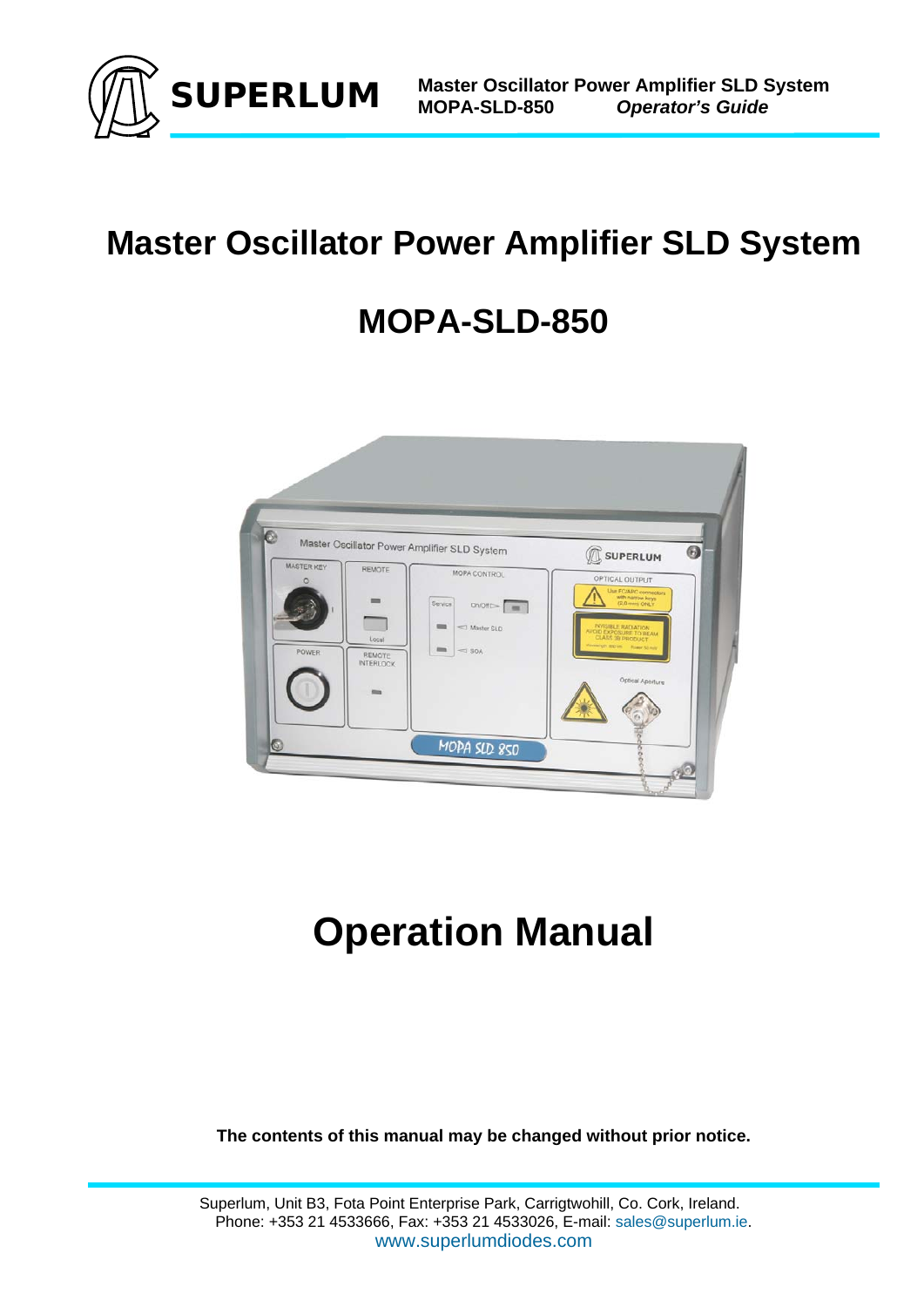### **Document Information**

Related Device Versions: MOPA-SLD-850

Document Data: 02-07-2015 Document Revision: 1.3.1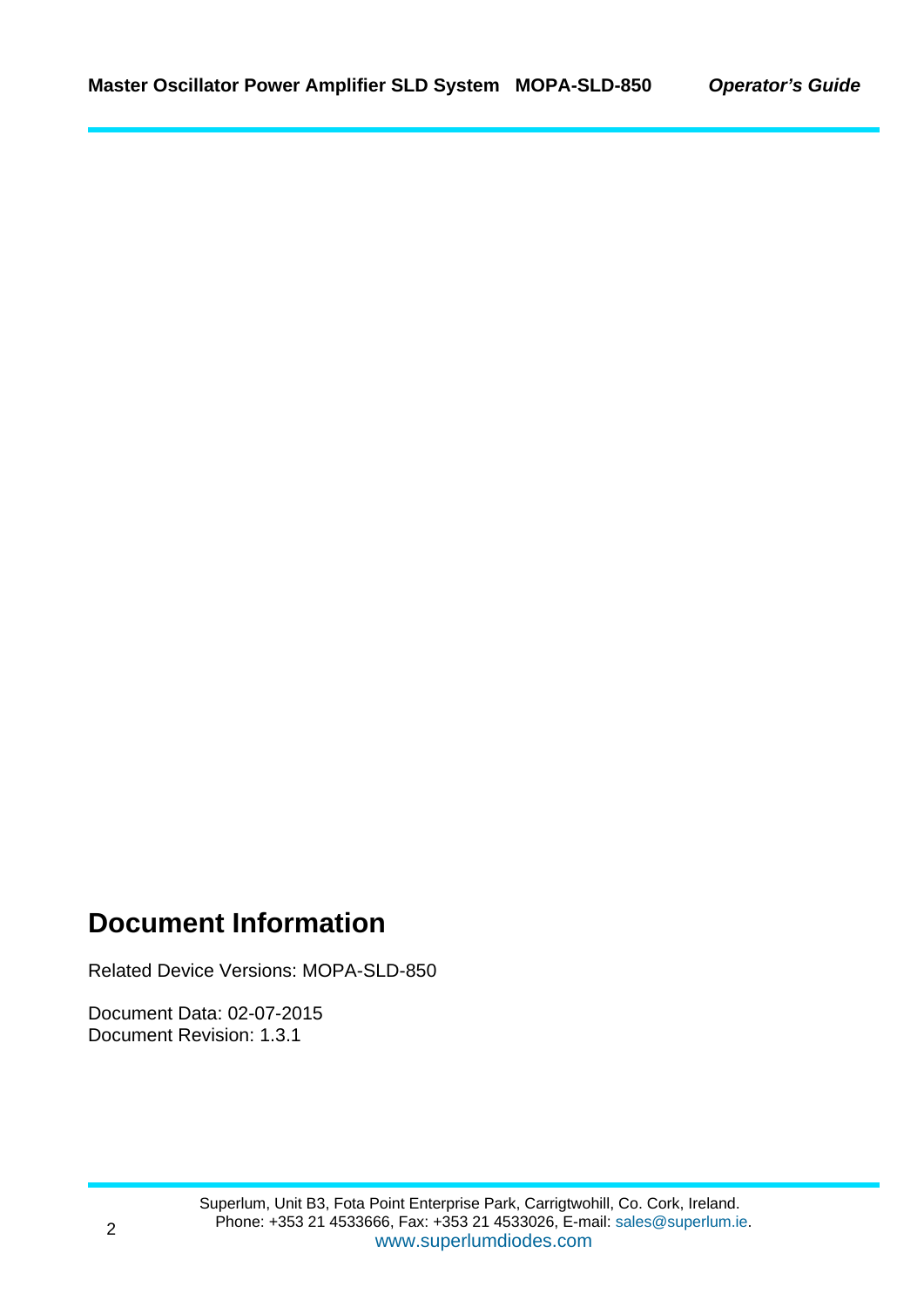# **Table of Contents**

### Page

| 9. Routine Maintenance and Recommendations 17 |  |
|-----------------------------------------------|--|
|                                               |  |
|                                               |  |
|                                               |  |
|                                               |  |
|                                               |  |
|                                               |  |
|                                               |  |
|                                               |  |
|                                               |  |
|                                               |  |
|                                               |  |
|                                               |  |
|                                               |  |
|                                               |  |
|                                               |  |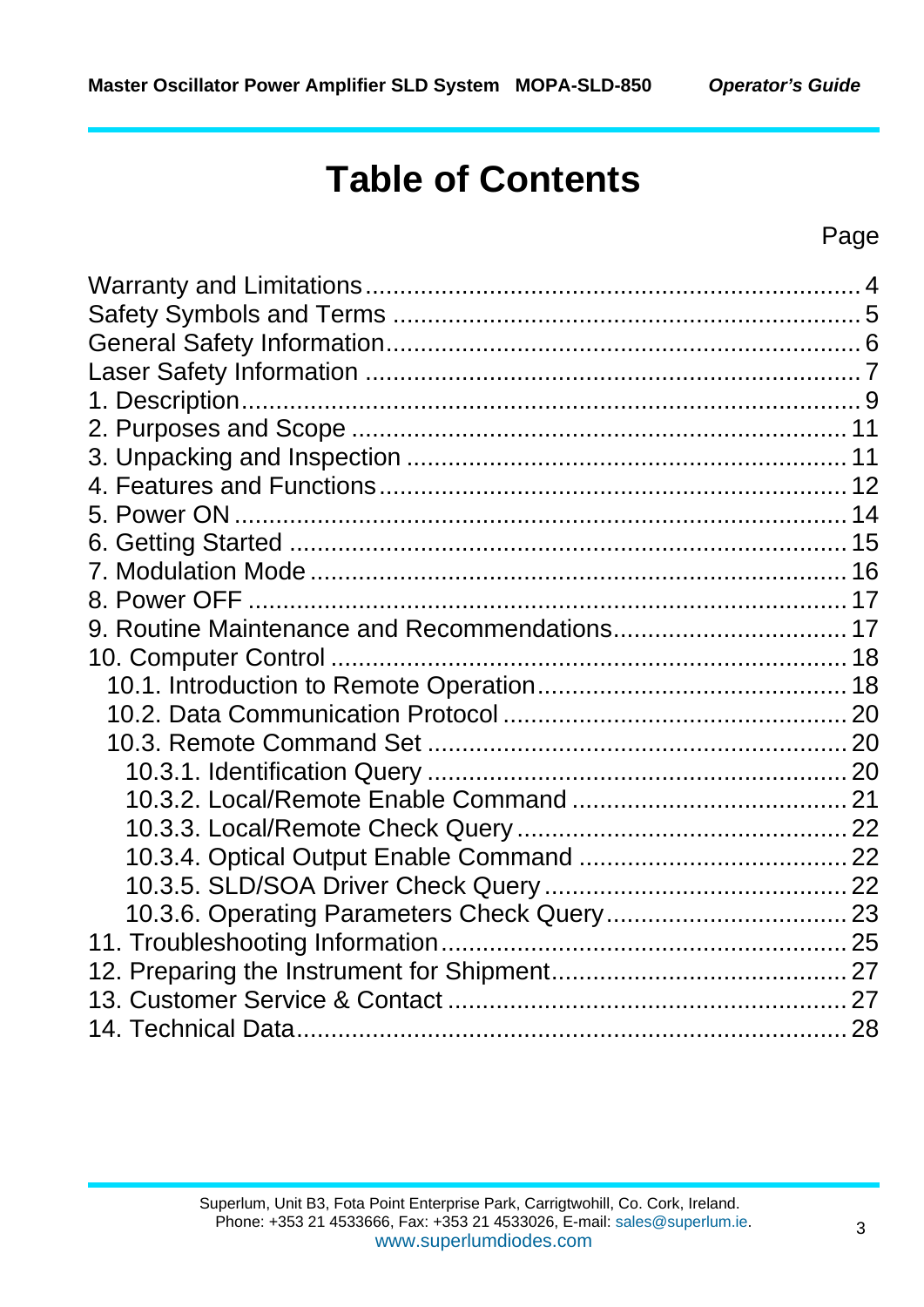## **Warranty and Limitations**

### **Warranty**

Superlum warrants the MOPA-SLD-850 Master Oscillator Power Amplifier SLD System for a period of 12 months from the date of shipment. During this warranty period Superlum will repair or exchange any unit proven to be defective. Repairs are warranted for the balance of the original warranty period or at least 90 days.

For warranty repairs or service the unit must be returned to Superlum at the customer's expense.

### **Limitation of Warranty**

Superlum will not accept liability for any incidental damage caused by the failure of this product.

This warranty **does not** cover:

- Any defect or damage caused by improper operation: incorrect connections, improper handling of the device etc.
- Accompanying accessories: optical patch cables, AC power cords, RS-232 cables etc.

Disassembly of the instrument or any part of the device without prior approval from Superlum will void the warranty.

### **Statement of Calibration**

Superlum certifies that this product has been inspected, tested and calibrated to meet its published specifications.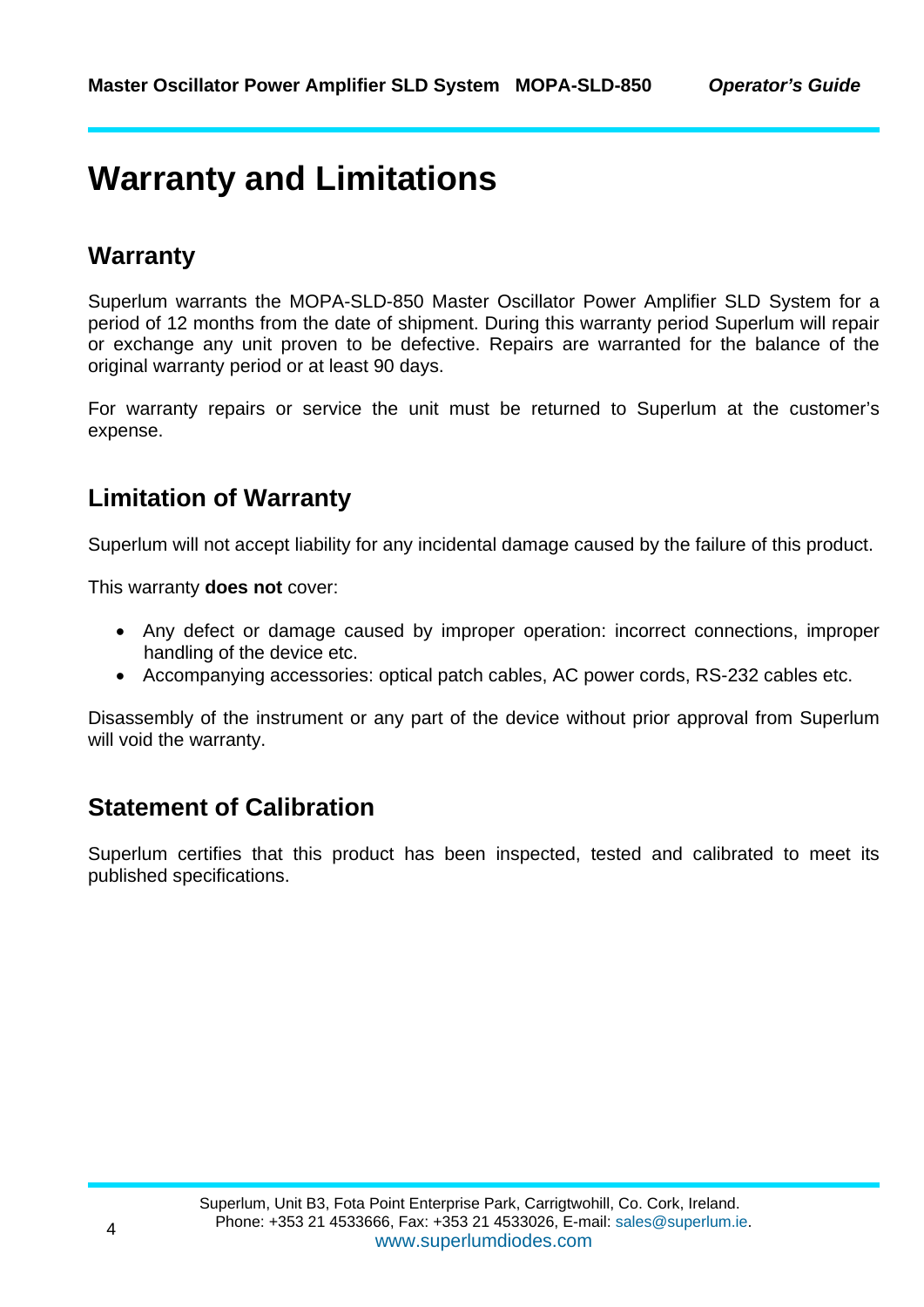# **Safety Symbols and Terms**

This section includes information on the safety symbols used on the product and in the manual, and gives explanations about what they stand for. These symbols and terms indicate precautions you must strictly follow for safe operation of the device.



This symbol indicates the field-wiring terminal that must be connected to earth ground before operating the equipment. It is intended for protection against electrical shock, in case of a fault.

This warning sign denotes a hazard. It calls attention to a procedure, practice, or the like, which, if not correctly performed or adhered to, could result in personal injury. Do not proceed beyond a warning sign until the indicated conditions are fully understood and met.



This caution sign denotes a hazard. It calls attention to an operating procedure, or the like, which, if not correctly performed or adhered to, could result in damage to or destruction of the entire product or part thereof. Do not proceed beyond a caution sign until the indicated conditions are fully understood and met.

This sign denotes important information. It calls attention to procedures, practice, condition or the like, which is essential to highlight. practice, condition or the like, which is essential to highlight.



The CE mark shows that the product complies with all relevant European Legal Directives.



This warning label denotes laser radiation.



This label means the compliance with the requirement ofthe RoHS Directive (Directive 2002/95/EC).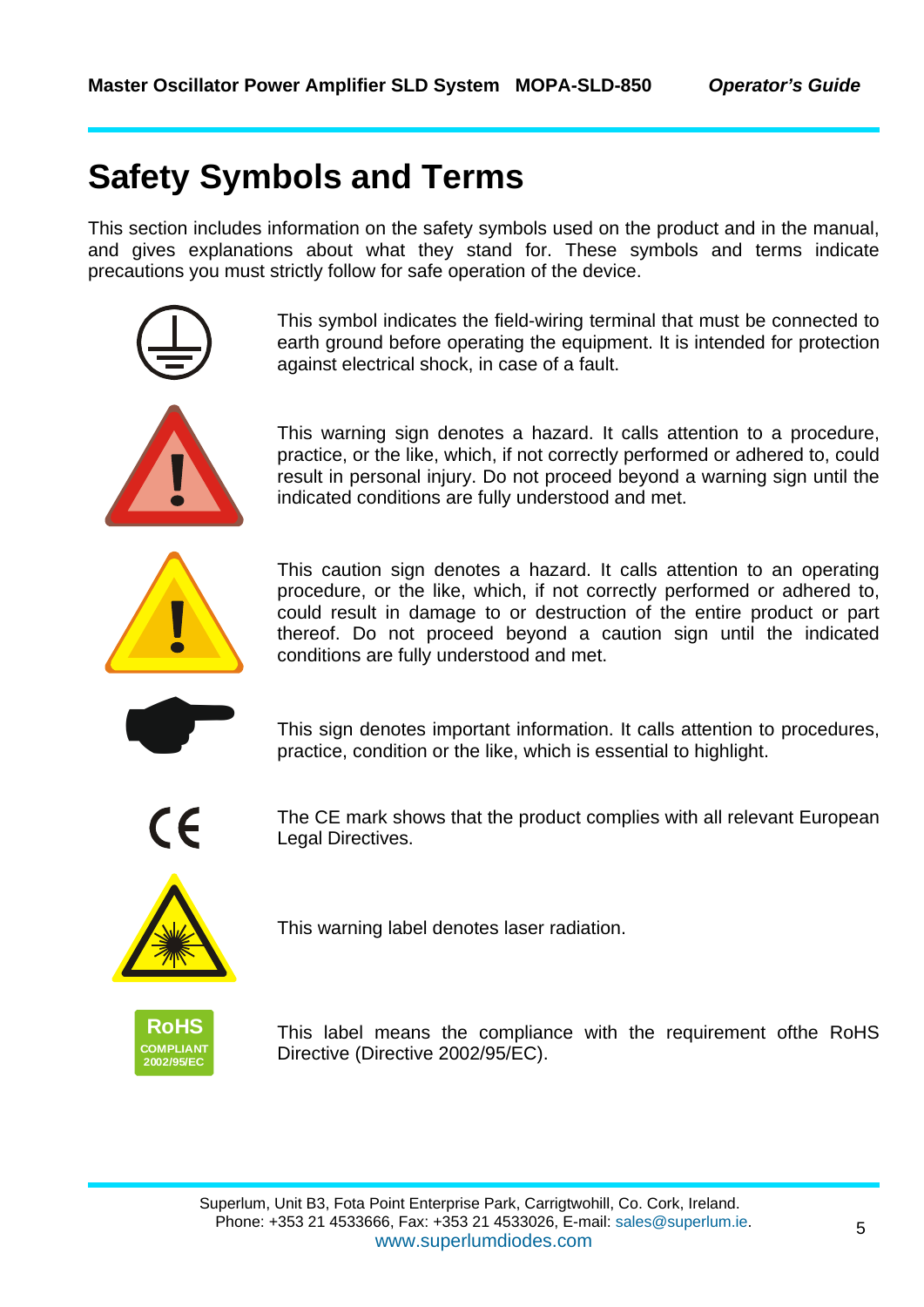# **General Safety Information**

#### **General Notes and Warnings**

This operation manual must be read completely before using the device. Incorrect use or handling and any consequences arising from this may damage the device or endanger personnel. The manufacturer declines all liability resulting from incorrect use and handling.

#### **Safety Notes**

**Before you switch the device on, make sure that all protective earth terminals, extension cords and autotransformers are connected to a protective earth-grounded receptacle. Any interruptions of the protective grounding conductor or disconnections of the protective earth terminal can make the device dangerous.** *Do not* **perform an intentional interruption of the protective grounding conductor.** 

**For continued protection against fire hazard, replace the line fuse only with a fuse of the same rating (current, time delay etc.).** *Do not* **use repaired fuses or short-circuited fuse holders.** 



**Before you switch the device on, verify that the product is set to your power line voltage and the correct fuse is installed.** 

**Use this equipment only with either the supplied AC power cord or with an equal replacement.** 

*Do not* **use this device with AC power source which is different from that specified on the rear panel of the device. Failure to obey this rule may result in personal injury and can cause permanent damage to the device.** 

*Do not* **open the device as you may damage it. Disassembly of the device will lead to voiding of the warranty.** 

**Never operate the instrument at condensing conditions.** 

**Have you instrument recalibrated once a year.**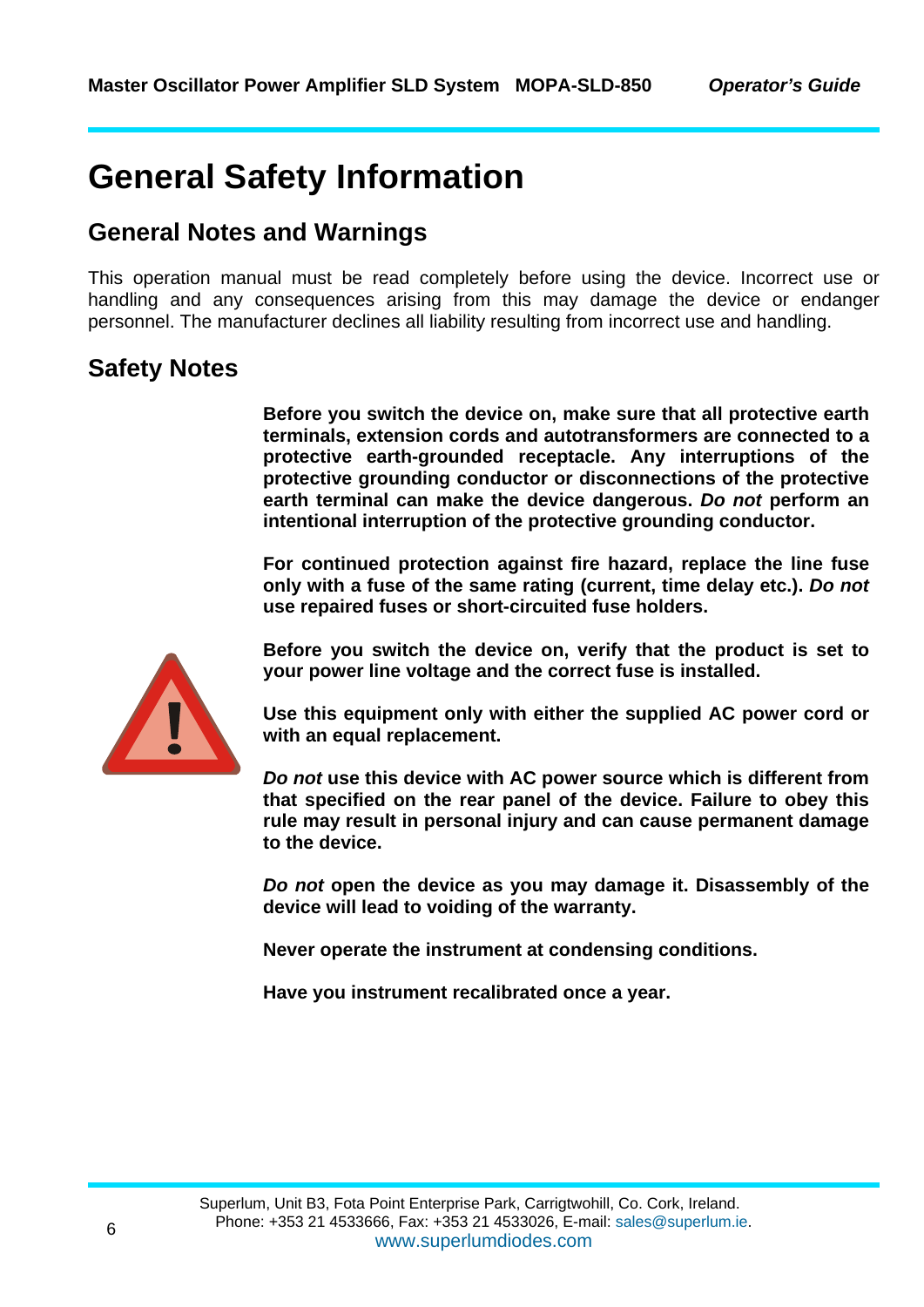# **Laser Safety Information**

The light source in this equipment is classified as a **Class 3B** laser product according to IEC 60825-1 Ed.2.0 2007-03 standard.

|  |  |  | Table 1: Laser Safety Classification Based on IEC 60825-1 Ed.2.0 2007-03 |
|--|--|--|--------------------------------------------------------------------------|
|--|--|--|--------------------------------------------------------------------------|

| <b>Model</b> | <b>Class</b> | <b>Optical</b><br><b>Power</b><br>(max) | <b>Operational</b><br><b>Mode</b> | <b>Emitted</b><br>Wavelength | <b>Beam</b><br><b>Radiation</b><br>Angle | <b>Output</b><br>Aperture |
|--------------|--------------|-----------------------------------------|-----------------------------------|------------------------------|------------------------------------------|---------------------------|
| MOPA-SLD-850 | 3B           | 50 mW                                   | <b>CW</b>                         | 850 nm                       | 11.5 deg.                                | Fig. $3$                  |

Information about the class of the product can be found on the yellow label on the front panel of the device above the **Optical Aperture** (see Fig. 3).

#### **CLASS 3B LASER PRODUCT – Avoid Exposure To Beam!**



Light sources assigned to this class are always hazardous for the intra-beam ocular viewing even if an accidental short-time exposure occurs. Viewing them through optical elements with diffuse-reflecting properties is usually safe for the user.



! **Using controls, adjustments or operating procedures that are different from those described in this manual may result in radiation exposure hazardous to the user.** 

When the instrument is used with certain optical elements (optical amplifiers, lenses, collimators etc.) that are not supplied with the product as original accessories or the product is integrated into a high-level system, it is strictly recommended to reclassify the final optical system in order to determine the total degree of optical radiation hazard. The reason for this is that the class of laser hazard may higher under these conditions. It is the responsibility of the end-user who performs such integration to provide correct reclassification for the optical system at the final stage.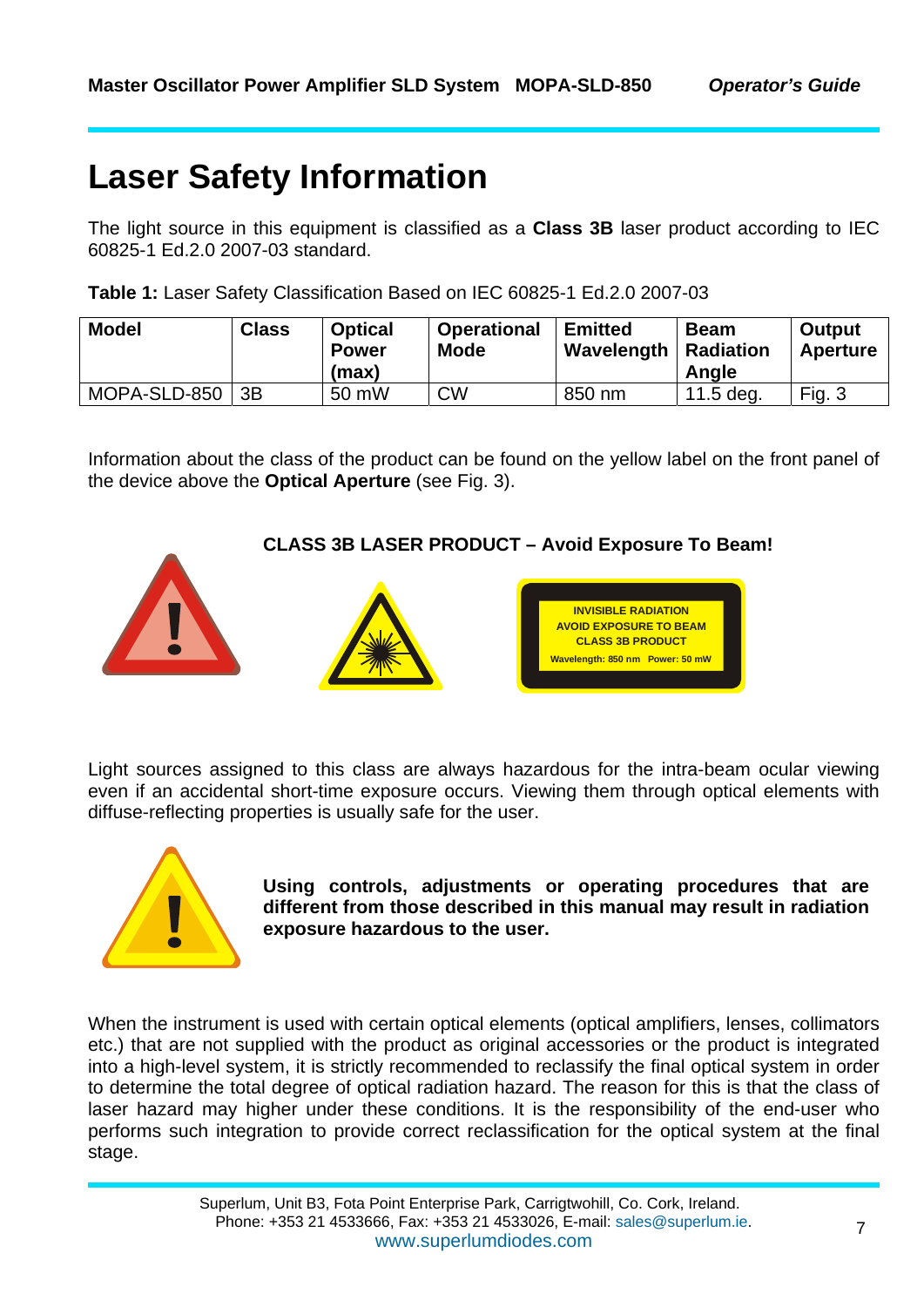It is the end-user who is responsible for being aware of possible risk associated with using class 3B laser products as well as being adequately trained for working with such light sources. Superlum is not liable for any personal injury, property damage or other (direct or indirect) damage of any nature caused by personal faults, improper and/or inadequate using of the instrument coming from disregarding the necessary aspects of laser safety.

Incorporated into this equipment are the following laser safety features:

- Key-operated master control
- Remote interlock connector
- Enable button with a built-in LED indicator
- Three-second time delay before the optical output activation
- Audible and visible warning signals for the optical output activation
- Protective metal cap for the optical output
- Laser safety marking



Before you start working with the device, please read thoroughly this manual to acquaint yourself with all features for laser safety implemented in this equipment. **manual to acquaint yourself with all features for laser safety implemented in this equipment.**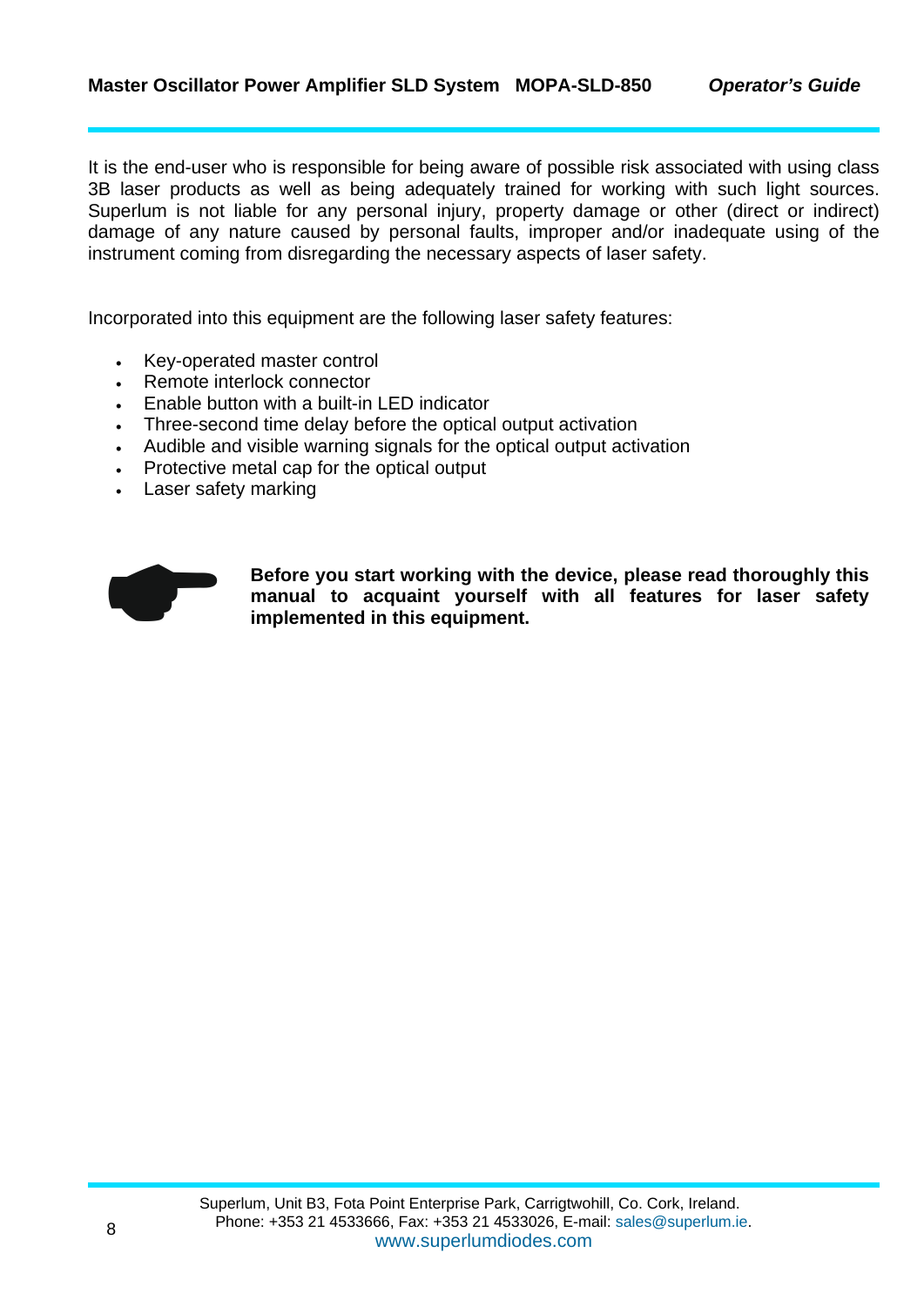# **1. Description**

This manual is an operator's guide for the model MOPA-SLD-850 Master Oscillator Power Amplifier SLD System, a laboratory ultra-high power SLD-based light source, designed and manufactured by Superlum.

This light source is a bench top optoelectronic instrument designed to generate incoherent light in 850-nm spectral range with optical power of up to 50 mW from fiber. It is particularly designed to OCT (Optical Coherent Tomography) applications where high levels of optical power are frequently needed. The system is built on the optical scheme known as MOPA – *Master Oscillator Power Amplifier*. This is a combination of a weak power master-source (called *oscillator*) with a high-power output booster (called *amplifier*). This configuration is widely and successfully used in various laser applications in order to boost optical power of a master laser. For the device in question, an SLD-master source is used instead of a laser.

A simplified block diagram of the optical scheme of the device is shown in Fig. 1.



**Fig. 1:** Block Diagram of MOPA Configuration (Simplified)

**M-SLD** – Master SLD **ISO** – Isolator **SOA** – Semiconductor Optical Amplifier **OPM** – Optical Power Monitor **APC** – Automatic Power Control

A medium-power SLD used as a master source provides optical power of 6 – 10 mW with a relatively broad spectrum of 10-20 nm centered at 850 nm. After passing through the appropriate optical isolator with isolation of better than –25 dB, this power is raised to a high level of 50 mW by a spectrally matched SOA. The key advantage of such an approach is that the SOA becomes weakly sensitive to optical feedback. This is because the input power of 6-10 mW is high enough to provide SOA operation in deep saturation mode. In this mode, the SOA remains rather insensitive to optical feedback up to –14 dB that corresponds to typical back reflections of 4%, naturally imposed by a normal cleaved fiber tip (Fig. 2). Further increase of this value (to –10 dB) will cause significant reduction of the SOA performance, but without any fatal damage to the SOA emitter. Due to low sensitivity to optical feedback, there is no need to use an optical isolator (as a protective measure) at the output of the SOA. In this situation, substantially lower operating currents are realized. Obviously, the SOA lifetime, thereby, could be prolonged.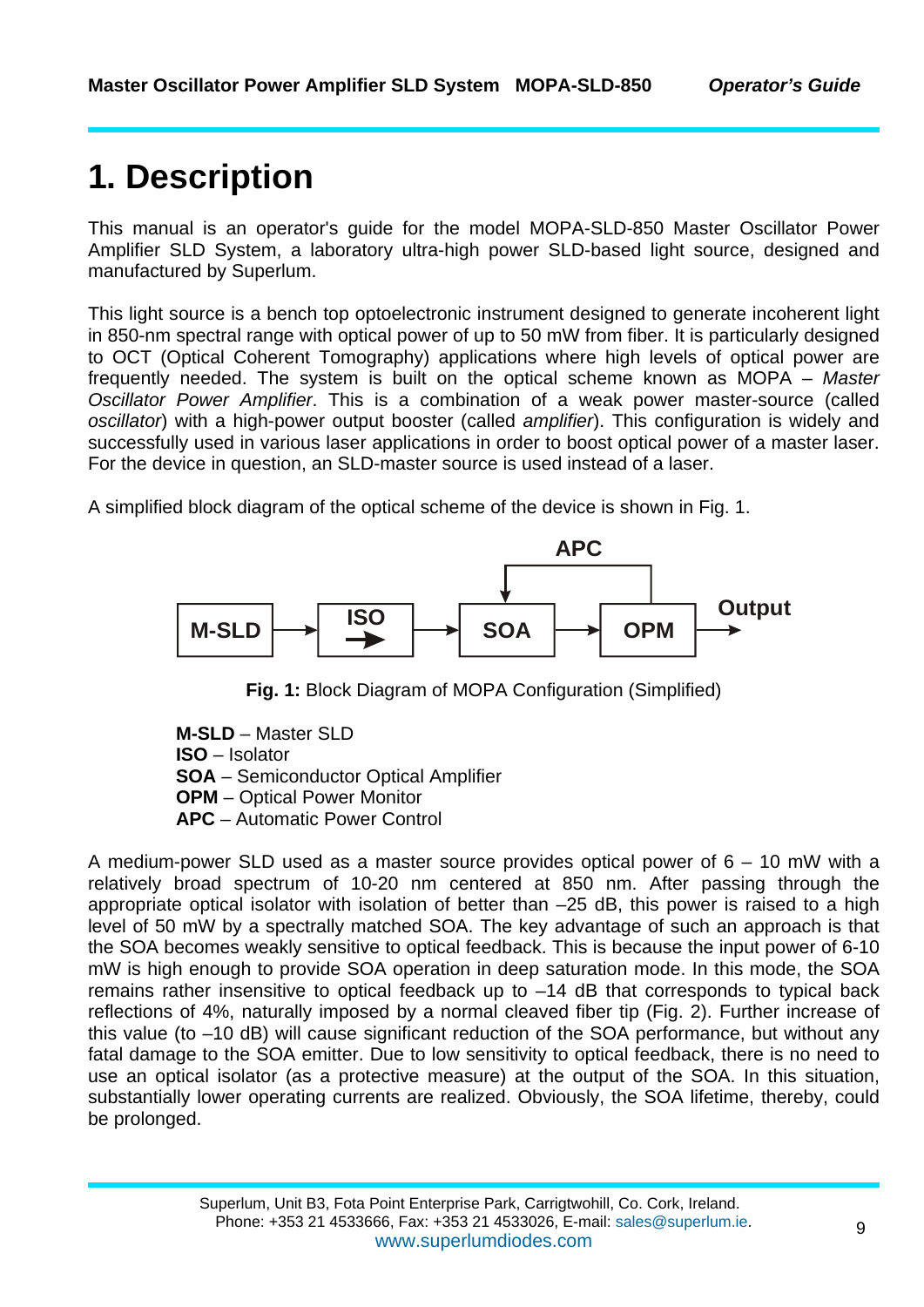

**Fig. 2:** Power-Current Characteristics of SOA

- **1:** SOA without input optical power "free-running" mode; angle-cleaved fibers
- **2:** 10 mW power of master SLD applied; angle-cleaved output fiber
- **3:** 10 mW power of master SLD applied; normal-cleaved output fiber

As well as the mentioned advantages, the other important one is all-PM-fiber design which gives perfect stability of the PER (Polarization Extinction Ratio) under varying conditions of temperature, humidity and long-term usage than conventional SM-based realizations.

The device uses Superlum driving electronics that features high stability and reliability for SLD applications. To ensure safe driving, the following protective measures are implemented: the "soft" start of drive current at activation, turn-on transient suppression, protection against overheating and disconnection, and pumping current clamping at a limit level. Both the master SLD and the SOA are operated in constant power mode, which provides better stability of optical power than operation in constant current mode.

The device can be operated in pulse modulation mode. With TTL pulses applied to the **MOD IN** connector on the rear panel, the instrument toggles between activation and deactivation states. The maximum frequency of modulation is 50 kHz.

Each instrument is carefully tested at the final stage (including calibration, measurements, shortterm running etc.), and an individual acceptance test report is provided with the device.

Detailed information on the MOPA design for SLD applications, including physical estimations and practical results, is available at: http://www.superlumdiodes.com/pdf/Ultra-High-Power-MOPA-SLD-Sources.pdf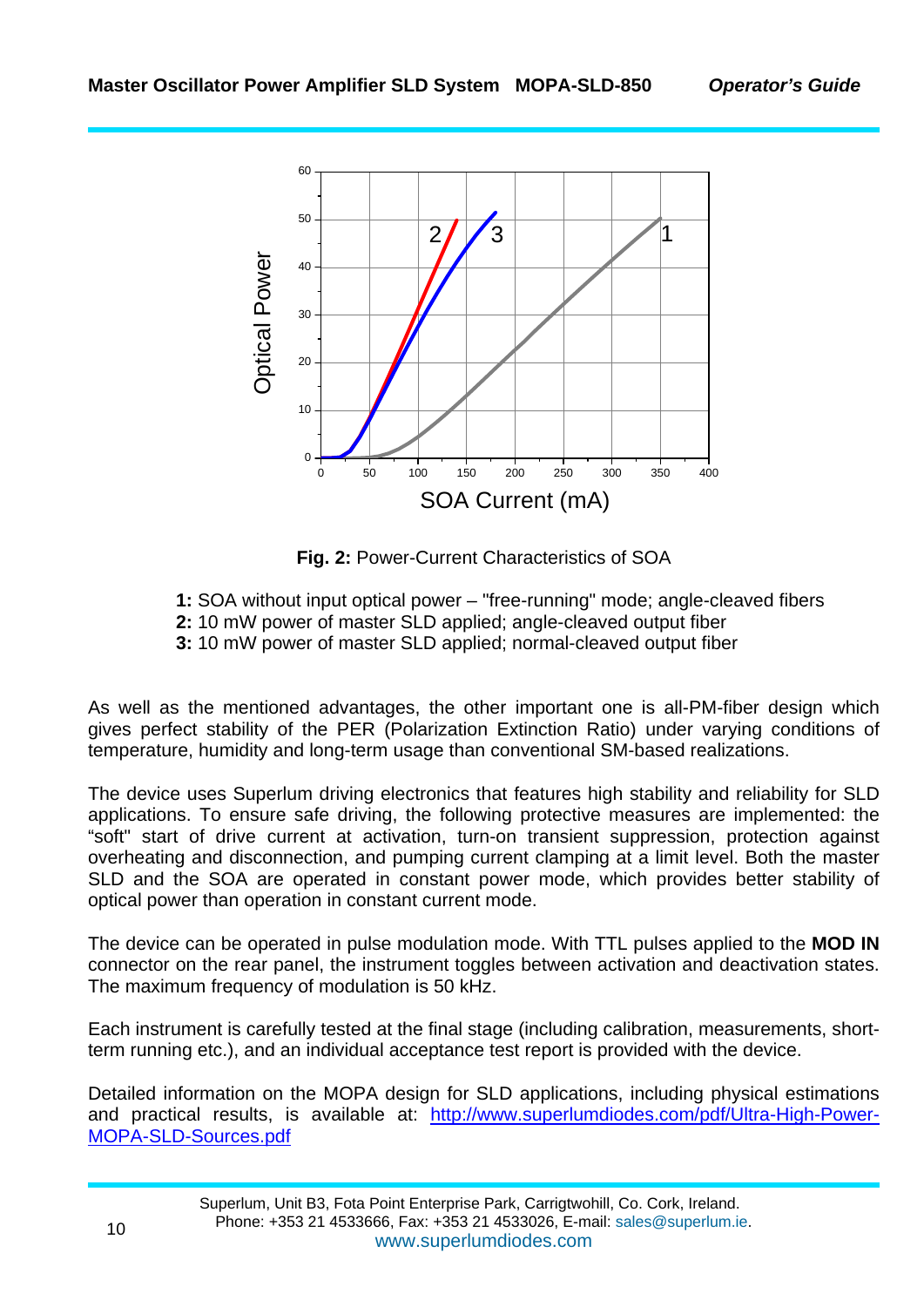### **2. Purposes and Scope**

This guide has been designed to provide you with basic information on how to set up, run and successfully use your MOPA-SLD-850 Master Oscillator Power Amplifier SLD System. Information on the device maintenance and repair (except routine procedures and common recommendations) lies beyond the scope of this document and is not intended for the end-user.

This document covers: 1) installation, 2) manual control from the front panel, 3) computer control, 4) routine maintenance and recommendations. Troubleshooting information is also given here. If our documentation does not satisfy your query, further support is available. Please use the following information to contact:



**Phone**: +353 21 4533666<br> **Fax**: +353 21 4533026<br> **E-mail**: <u>support@superlum.ie</u> **Fax**: +353 21 4533026

# **3. Unpacking and Inspection**

In addition to this manual, the MOPA-SLD-850 includes the following items:

- One AC power cord
- One optical patch cable
- Two keys for the device's master control
- Remote interlock connector (comes inserted into the rear-panel jack)
- RS-232 null-modem cable
- Connectivity software and user manual on the disc
- Acceptance Test Report (ATR)

Make sure that all the above items are present and are in good condition. If any of the items is missing or damaged, please contact Superlum. Keep the shipping materials for the carrier's inspection if any damage is found.



**After transportation in cool weather, store the container at room temperature for about two hours before opening. Avoid sharp changes in temperature – they can cause water condensation on the internal parts of the instrument, most of them are delicate optical components. Any amount of water condensation may affect their performance.**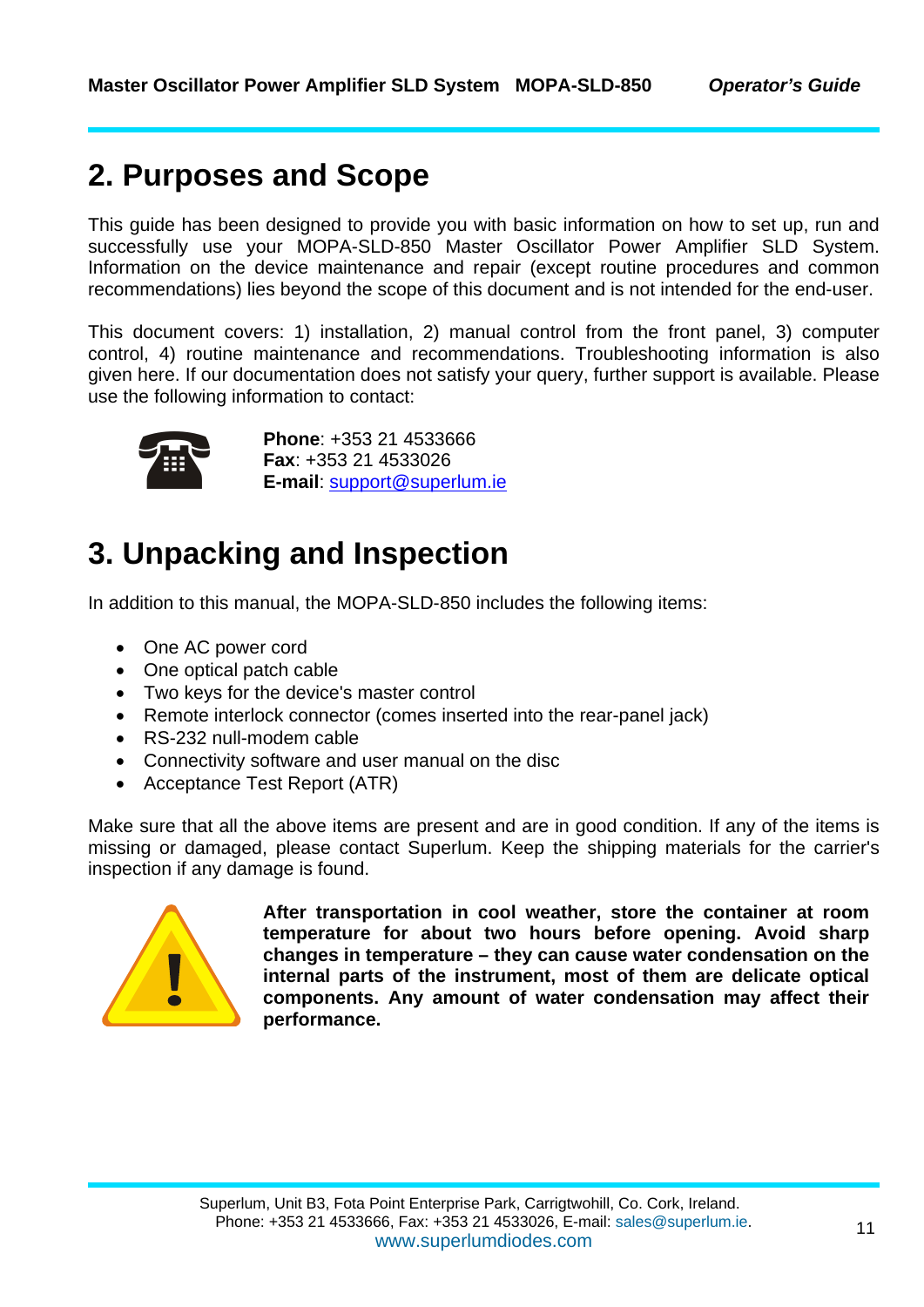**Retain the original container for possible future use.**<br>If the device is to be sent to Superlum for repair a container is not available, use an equal replacement. **If the device is to be sent to Superlum for repair and the original container is not available, use an equal replacement.** 

### **4. Features and Functions**

| $\circledcirc$<br><b>MASTER KEY</b><br>$\circ$<br><b>POWER</b> | <b>REMOTE</b><br>4,<br>Local<br><b>REMOTE</b><br><b>INTERLOCK</b><br>$\boldsymbol{9}$ | Master Oscillator Power Amplifier SLD System<br><b>MOPA CONTROL</b><br>Emission<br>$\mathbf{6}$<br>$On/Off \rightarrow$<br>Service<br>$\triangleleft$ Master SLD<br>$\triangleleft$ SOA<br>ᆷ | $\circledcirc$<br><b>B</b> SUPERLUM<br>OPTICAL OUTPUT<br>Use FC/APC connectors<br>with narrow keys<br>(2.0 mm) ONLY<br><b>INVISIBLE RADIATION</b><br><b>AVOID EXPOSURE TO BEAM</b><br><b>CLASS 3B PRODUCT</b><br>Wavelength: 850 nm   Power: 50 mW<br><b>Output Aperture</b><br>O |
|----------------------------------------------------------------|---------------------------------------------------------------------------------------|----------------------------------------------------------------------------------------------------------------------------------------------------------------------------------------------|-----------------------------------------------------------------------------------------------------------------------------------------------------------------------------------------------------------------------------------------------------------------------------------|
| $\widehat{\circ}$                                              |                                                                                       | MOPA SLD 850                                                                                                                                                                                 |                                                                                                                                                                                                                                                                                   |
|                                                                |                                                                                       |                                                                                                                                                                                              |                                                                                                                                                                                                                                                                                   |
|                                                                |                                                                                       |                                                                                                                                                                                              | ਿ⊙੦                                                                                                                                                                                                                                                                               |

**Fig. 3:** Front-Panel Features and Controls

**1 – POWER.** This button turns the device on and off. When engaged, the blue LED indicator lights up.

**2 – MASTER KEY** (Laser Safety Measure). This key-operated master control is used as a laser safety measure specified in IEC 60825-1. Turning the key to position I allows for output emission activation. With the key in position O, the output emission of the device cannot be enabled.

**3 – REMOTE.** This green LED lights up only when the device is controlled remotely from a computer.

**4 – LOCAL.** This button terminates remote access and returns the device to local operation.

**5 – SERVICE.** This light indicates that the device needs servicing.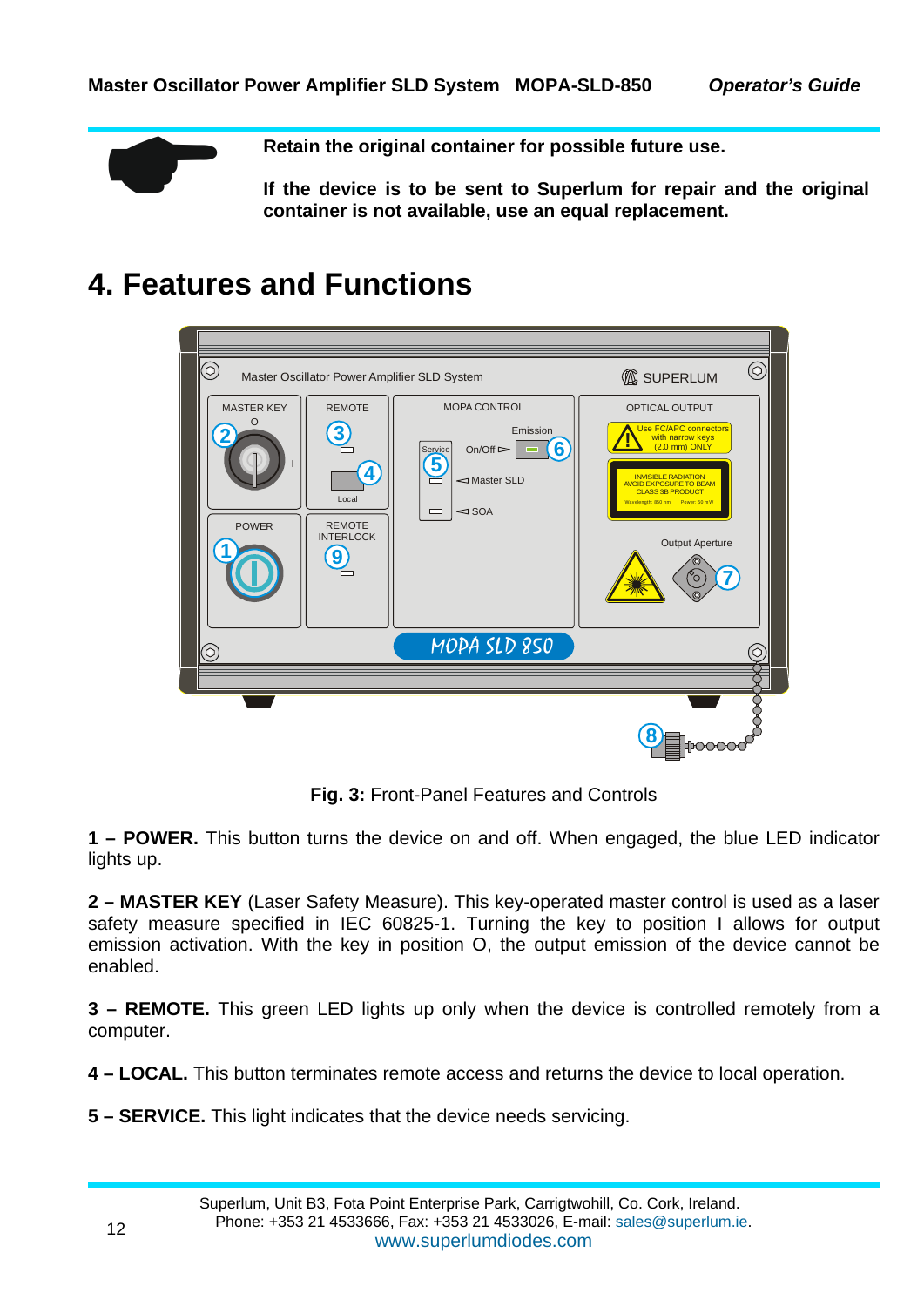**6 – EMISSION ON/OFF.** This button toggles between activation and deactivation of the output emission. When the light is green, emission is activated.

**7 – OUTPUT APERTURE.** This socket is the optical output of the device. The optical patch cable supplied with the device is connected here.

**8 – PROTECTIVE CAP.** This cap is used to protect the optical output from dust and dirt. Always reattach this cap when the device is not in use.

**9 – REMOTE INTERLOCK** (Laser Safety Measure). This is used to inform the operator that the terminals of the remote interlock connector are open-circuited. When this happens, the LED illuminates red.



**Fig. 4:** Rear-Panel Features and Controls

**1 – RS-232 CONNECTOR.** This adapter is used to connect the device to a computer for remote access.

**2 – REMOTE INTERLOCK** (Laser Safety Measure). This is an audio monophonic jack through which the device can be connected to your local external controls for laser safety. The device is inoperable unless the interlock connection is made. If there are no external controls in your local laser safety system or if the use of these controls is not essential for you, the appropriate shortcircuited connector (supplied) must be installed to the rear-panel remote interlock jack. With this connector installed, you will be able to use the device independently of your local laser safety system.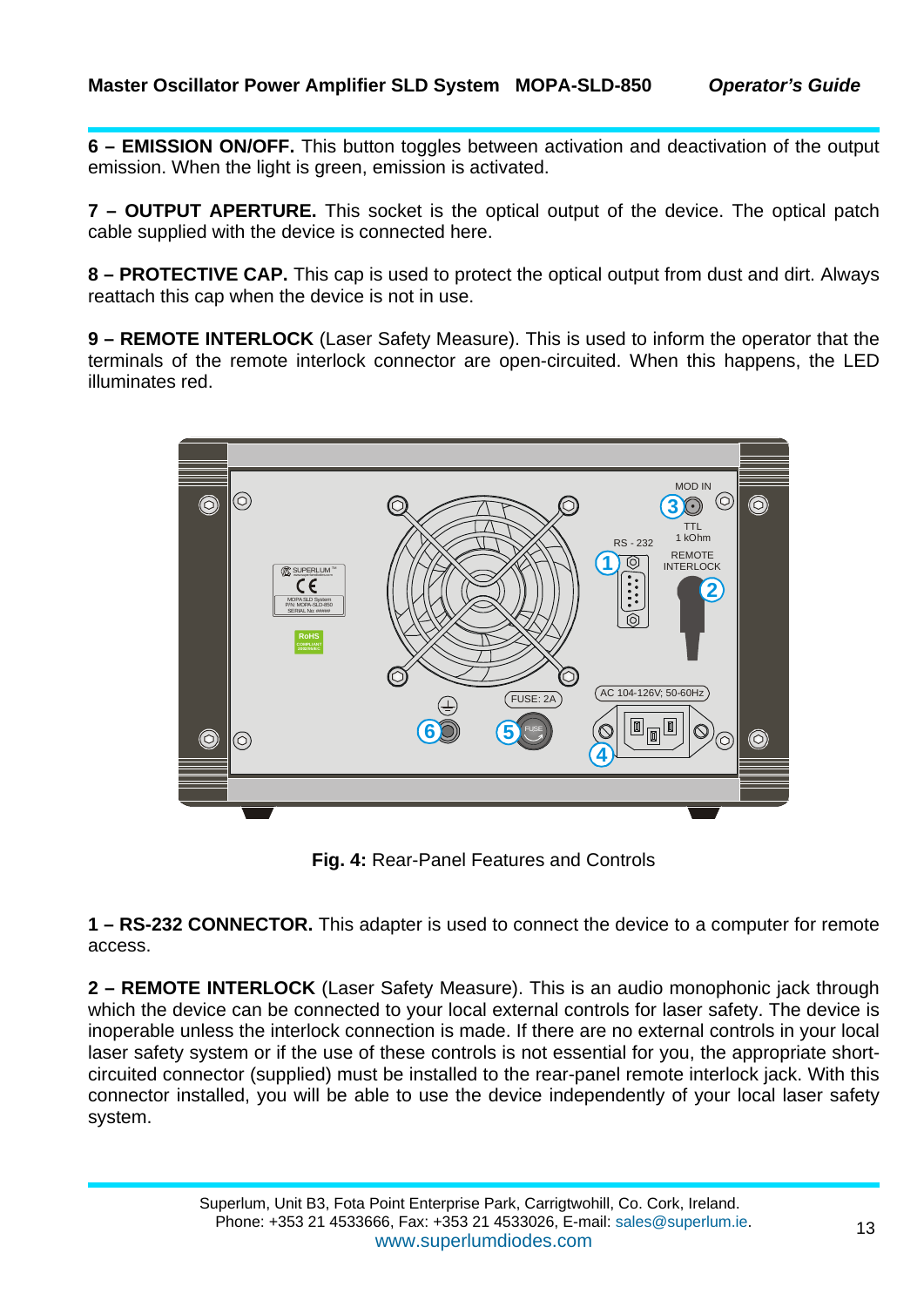**3 – MOD IN.** This SMA connector is used to connect the device to an external pulse generator for operation in modulation mode. TTL pulses are applied here.

**4 – AC POWER INPUT RECEPTACLE.** This connector accepts a 3-conductor power cord (supplied) used to connect the device to your local AC power line.

**5 – AC LINE FUSE HOLDER.** This holder is used to hold the line fuse.

**6 – GROUNDING TERMINAL.** This terminal is used to ground the device. It accepts a male banana plug.

### **5. Power ON**



**Before you start working with your MOPA-SLD-850, please check that you have already read and clearly understood the Safety Information on page 6. Make sure that the required precautions have been taken.** 

**1.** Place the device on a flat surface close to your measuring equipment in a location with sufficient ventilation. Make sure the ventilation openings are not obstructed and the optical patch cable can be easily connected.

**2.** Check that the **POWER** button is set to the off position. If it is not in the off position, press to release.

**3.** Connect the AC power cord (supplied) to the rear-panel power receptacle.

**4.** Insert either one of the supplied keys into the **MASTER KEY** lock and leave it in the **O** position.

**5.** Plug in the device and press the **POWER** button. The blue LED in the button will light up.

**6.** The device is now ready to use.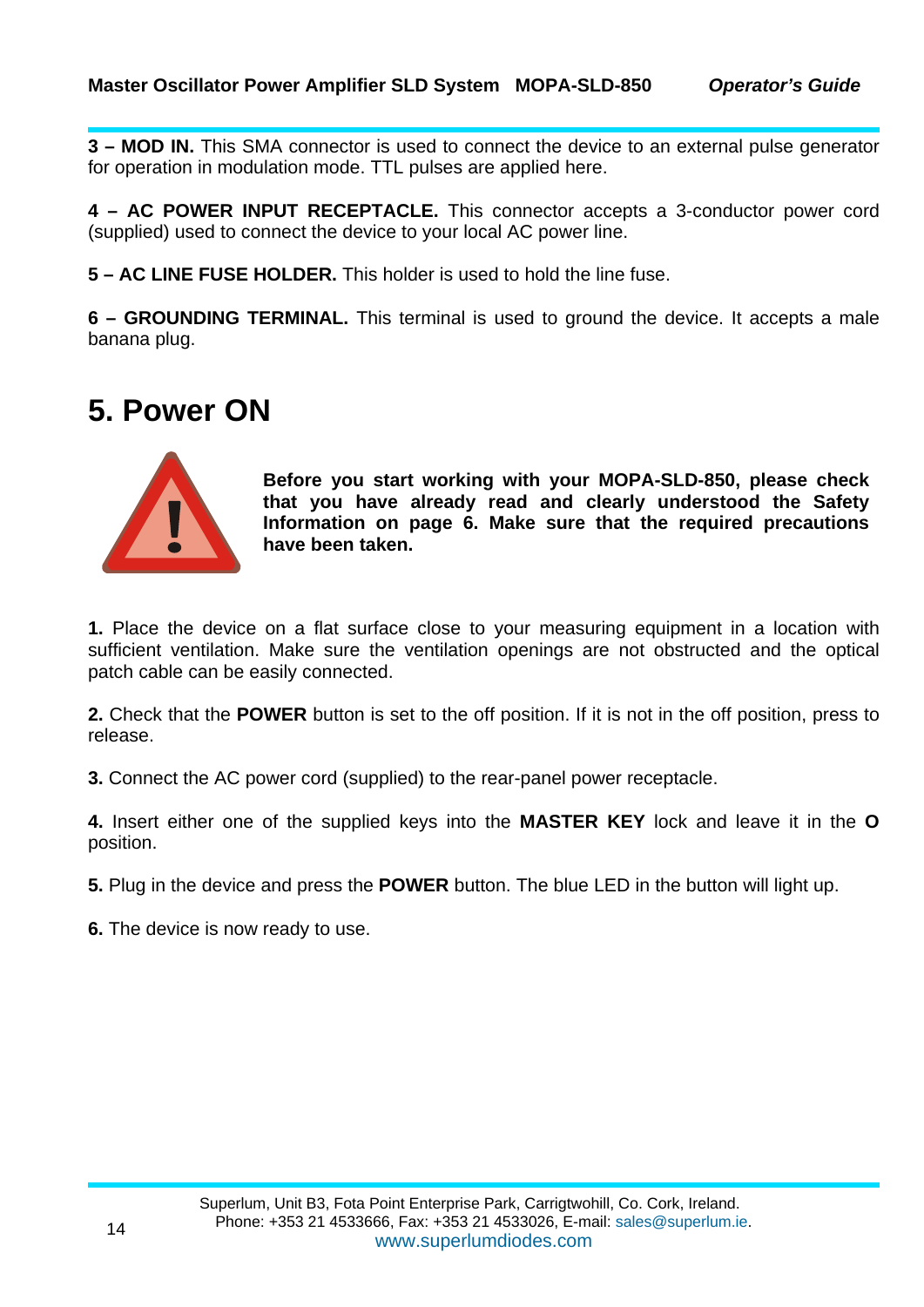### **6. Getting Started**

**1.** Connect the device to your local external controls for laser safety. Use the **REMOTE INTERLOCK** jack on the rear panel of the device for this connection. If you do not have the external controls for laser, use the short-circuited connector supplied with the device.

**2.** Connect one end of the optical patch cable to the front-panel **Output Aperture**; the other, to your measuring equipment (e.g. an optical power meter). To ensure low insertion optical loss at the device output, follow the direction on the optical cable label.

**3.** Press the **POWER** button to turn the device on. The Thermo-Electric Cooler (TEC) controllers are activated automatically at power-on. They remain active until the device is turned off.

**4.** Turn the **MASTER KEY** clockwise to position **I**. The device will run an internal test to verify whether or not the remote interlock connection has been made. If the test passes, you can activate the optical output of the device (continue to step 5 to do this). If the test fails, the **REMOTE INTERLOCK** LED will light up steady red and the device will produce a continuous tone. The alarm signifies that the remote interlock connection is open-circuited. Any attempt to activate the output emission will fail until the remote interlock connection has been made and the alarm is reset. To reset, turn the key to position **O** and back to position **I** again.

**5.** Enable the optical output power by pressing the **Emission On/Off** button. There will be a three-second delay during which the button will blink and the device will beep. Once the delay has elapsed, the button displays a steady green light and the audible signal is turned off. At this point, the output emission begins.

**6.** Verify that the output power of the device corresponds to the value listed in the ATR.



**To keep the end faces of the optical patch cable clean and protected, we strongly recommend that you avoid unnecessary disconnections. Whenever possible, leave the optical cable connected to the device.** 

**Never use optical connectors different from those specified for the device – they are not designed to use with the device and can seriously damage its optical output.** 



This equipment contains analog circuits of driving electronics that are sensible to temperature changes. Therefore, after turning the device on, the optical power of the device can slightly drift over time. For improved st **are sensible to temperature changes. Therefore, after turning the device on, the optical power of the device can slightly drift over time. For improved stability, a 30-minute warm-up period is recommended.**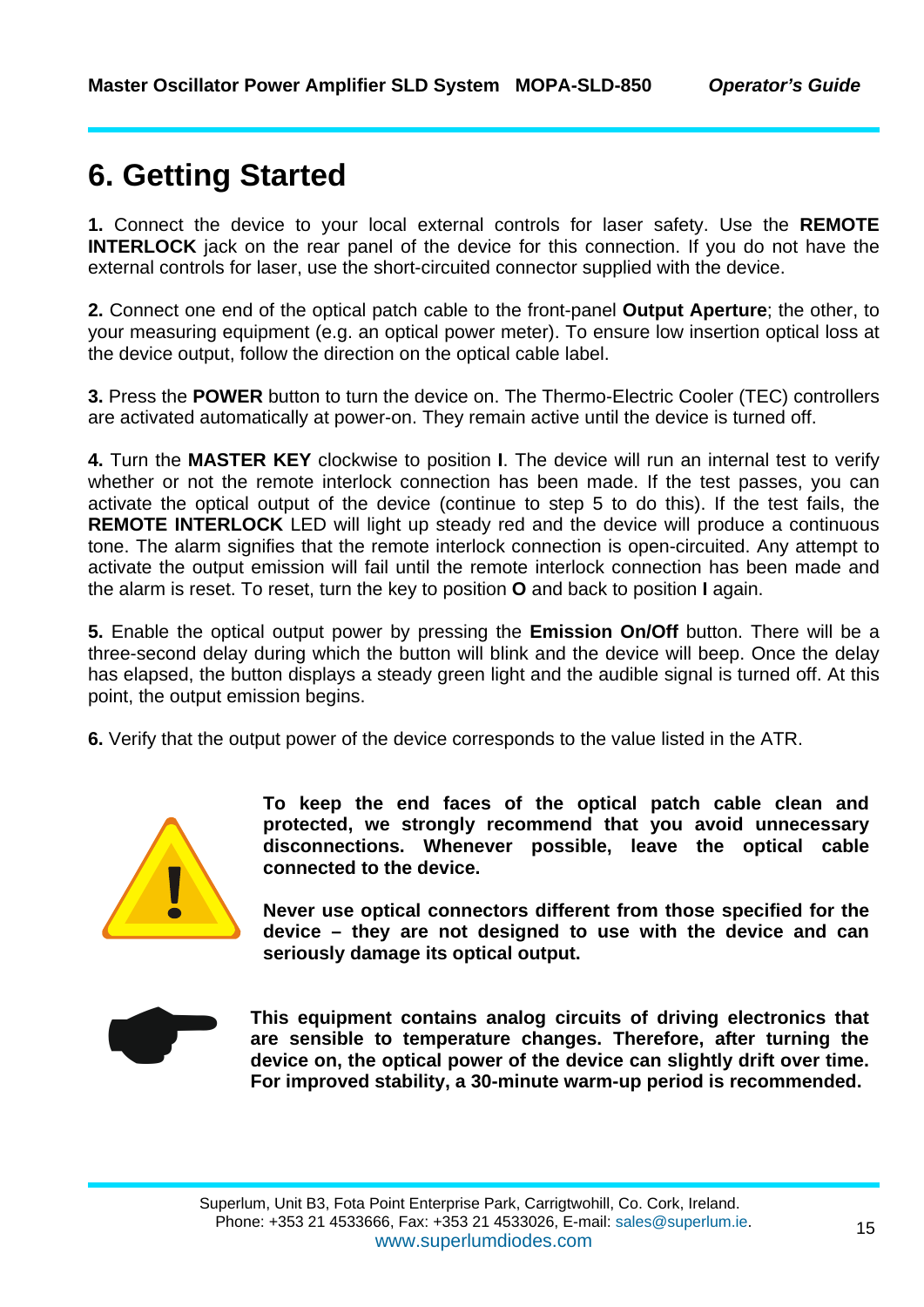### **7. Modulation Mode**

**1.** Install an interconnection cable (not supplied) between the **MOD IN** connector located on the front panel of the device and the output of your external pulse generator. Note that the **MOD IN** connector is a female SMA type.

**2.** Prepare the instrument for operation as described in Section 6 (on page 15).

**3.** Pre-set your pulse generator to the following parameters: Pulse Amplitude: 5 V (TTL), Pulse Repetition Frequency: 50 kHz, Duty Cycle: 50%.

**4.** Activate the optical output of the MOPA-SLD-850 by pressing the **Emission On/Off** button.

**5.** Enable the output of your pulse generator.

**6.** Observe the waveform of optical power on an oscilloscope using a high-speed fiber-coupled photodetector. Compare the obtained results with those depicted in Fig. 5.



**Fig. 5:** Operation in Pulse Modulation Mode (Generator Settings: Pulse Amplitude: 5 V (TTL), Pulse Repetition Frequency: 50 kHz, Duty Cycle: 50%.)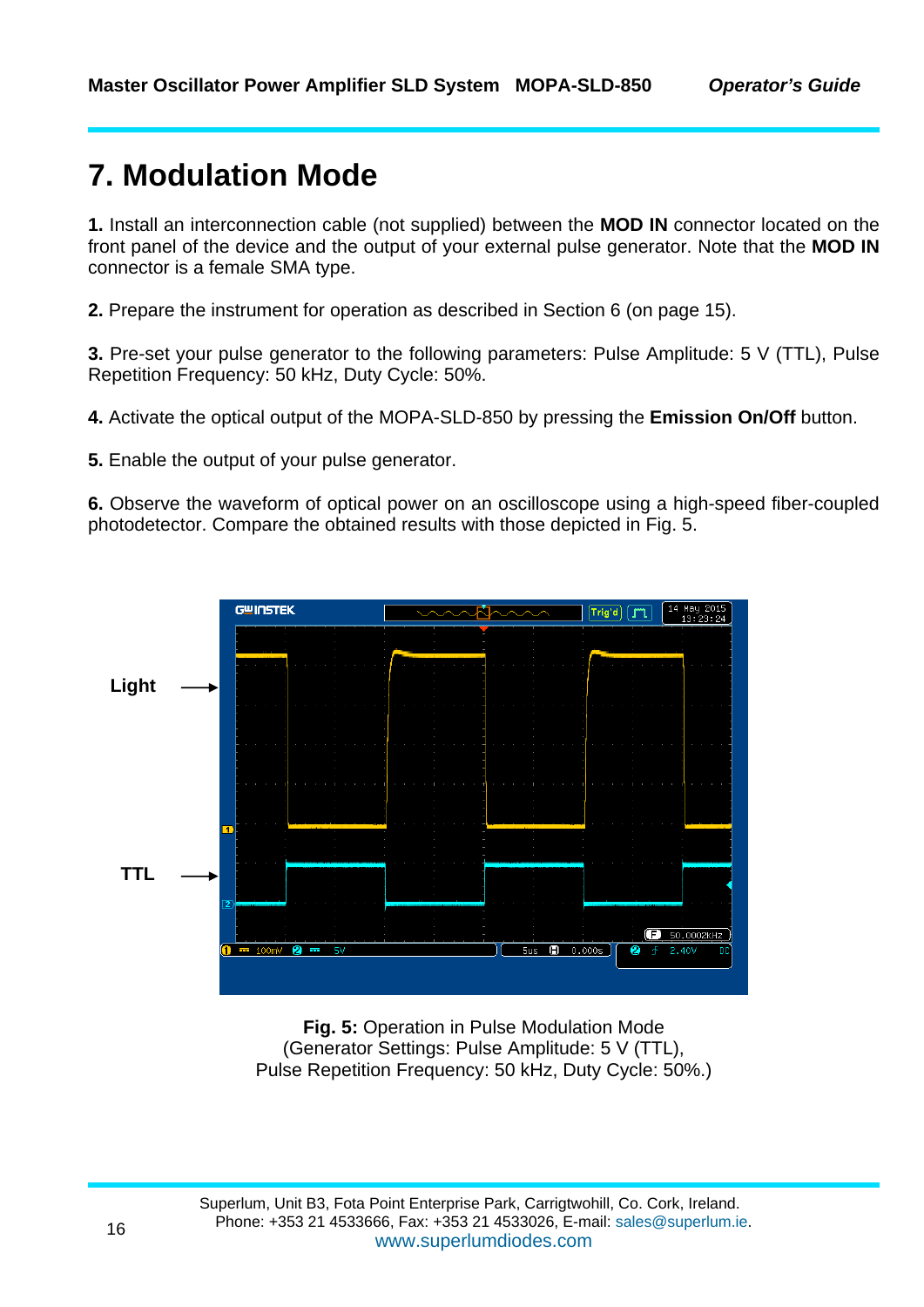### **8. Power OFF**

- **1.** If the optical output is active, press the **Emission On/Off** button to disable.
- **2.** Turn the **MASTER KEY** control counterclockwise to position **O**.
- **3**. Depress the **POWER** button.



! **Always disable the optical output before turning the device off. Never unplug the device if the optical output is active.** 

### **9. Routine Maintenance and Recommendations**

**In order to ensure accurate and reliable operation of the device, it is very important to clean ferrules of the output optical fiber. Dirt, dust and oil inside the connector ports may scratch the surface of the ferrules, thereby producing erroneous results. Never store the device with the uncovered optical output. Always recap the connectors of the optical patch cable.** 



**We recommend that you clean the fiber ferrules before each insertion. Use 99% (or better) isopropyl alcohol and a lint-free cloth for this procedure. Use a can of compressed air to dry off the connectors after wiping and to blow out dust from bulkheads.** 

**If optical patch cables not supplied with the instrument are to be used, pay close attention to the connector type. It must be compatible with the optical output of the device. Any attempt to use connectors other than specified can cause permanent damage to the device.**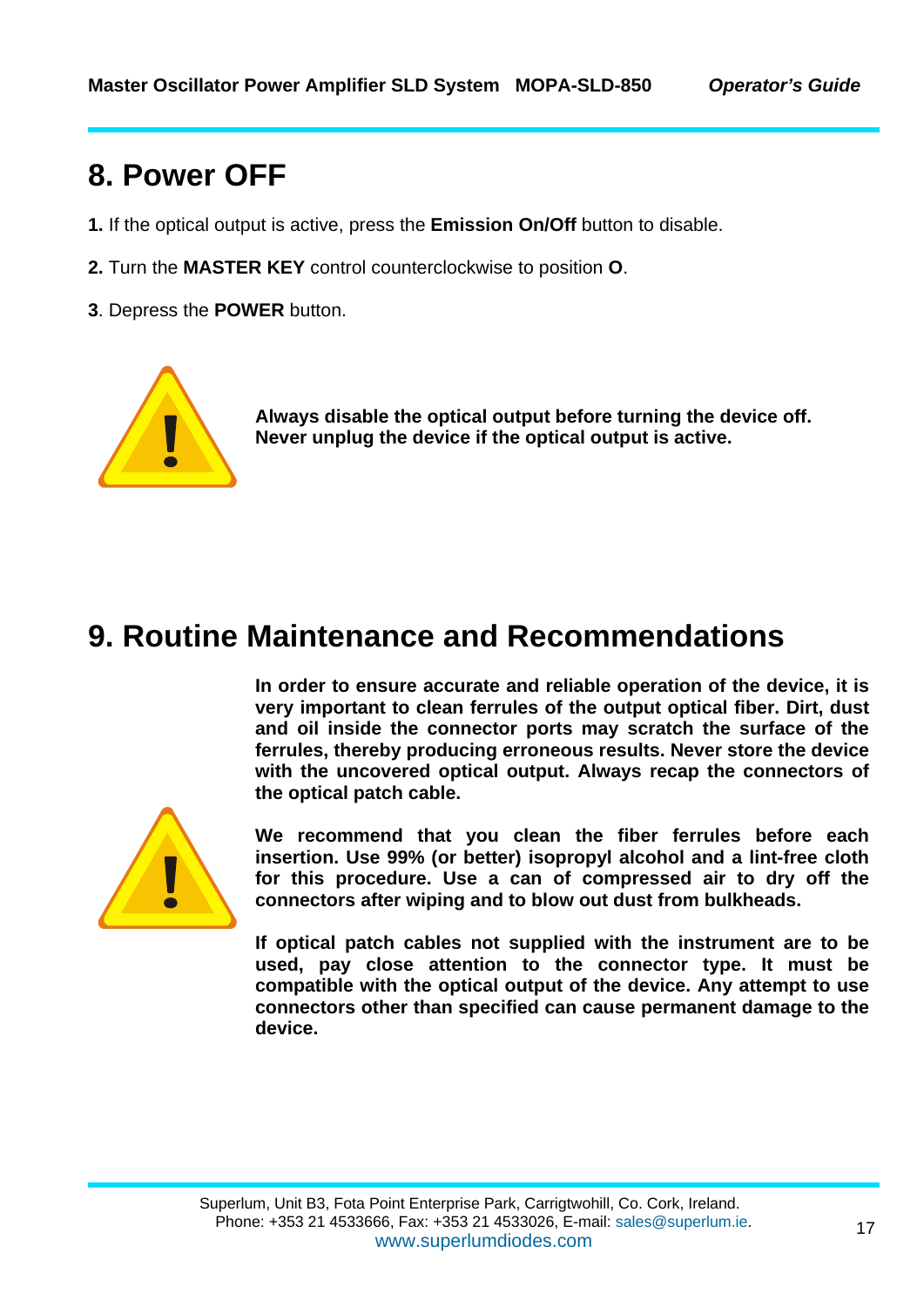### **10. Computer Control**

#### **10.1. Introduction to Remote Operation**

This instrument is equipped with the RS-232 interface to provide communication between the device and a PC. By sending the appropriate commands from a computer, it is possible to do the following:

- Monitor performance parameters of the device: the driving current, operating temperature etc.
- Activate or deactivate the optical output of the device.

The device responds to the following actions from a PC:

- Commands they change the current state of the instrument.
- Queries they query numerical values of operational parameters.

The instrument goes to remote operation immediately as soon as addressing to it is executed. The green light of the **REMOTE** LED indicates that the device is under remote control. In this state, the front-panel features are locked out. Press the **Local** button on the front panel to return to local operation or send the necessary command from a computer.

Configuration the cable wires and a pinout for the RS-232 connector are shown in Fig. 6 and Fig. 7, respectively.

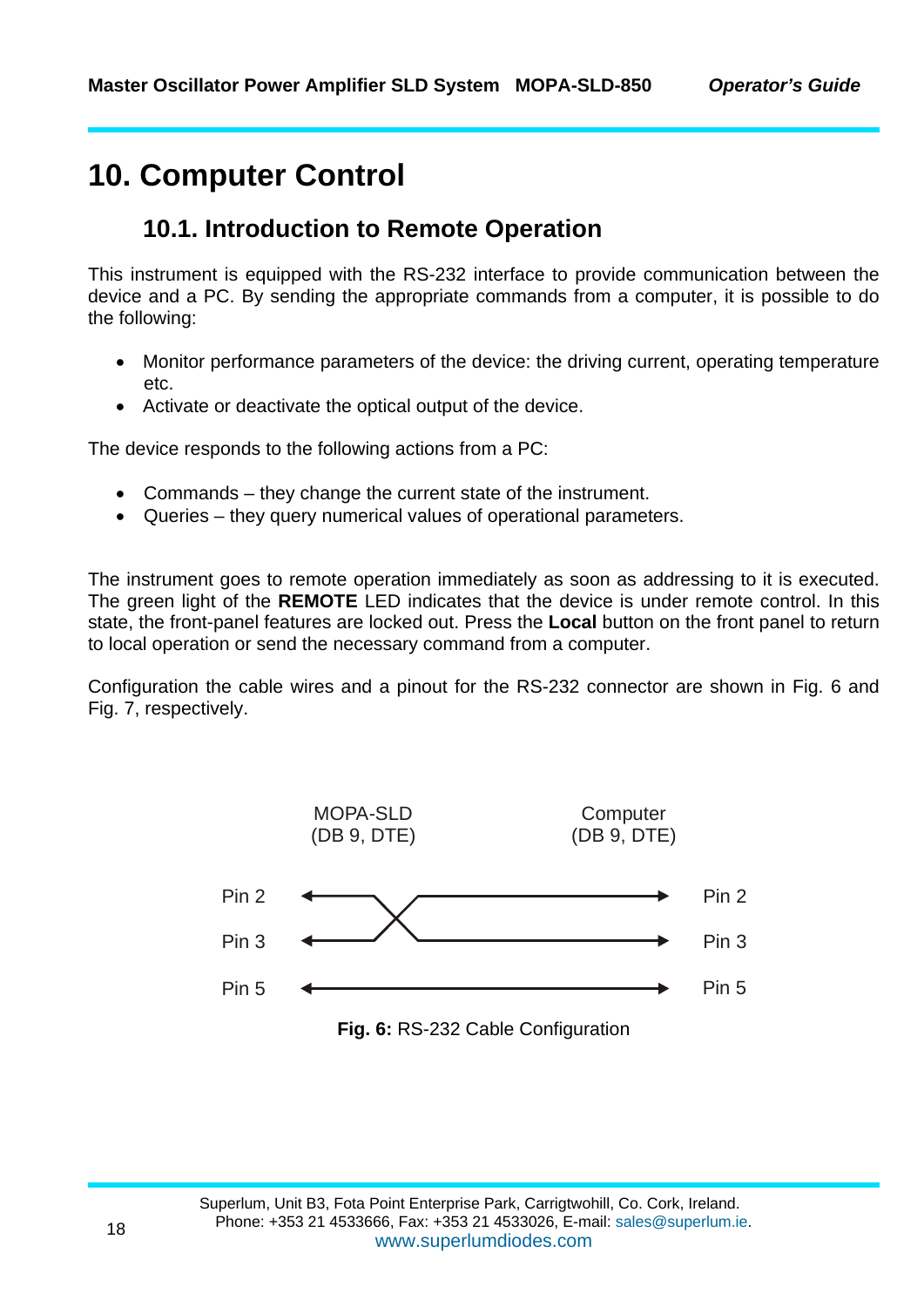



| Pin No         | Signal     | Description          |
|----------------|------------|----------------------|
|                |            | No connection        |
| $\overline{2}$ | <b>RxD</b> | <b>Receive Data</b>  |
| 3              | <b>TxD</b> | <b>Transmit Data</b> |
| 4              |            | No connection        |
| 5              | <b>GND</b> | <b>Signal Ground</b> |
| 6              |            | No connection        |
|                |            | No connection        |
| 8              |            | No connection        |
|                |            | No connection        |

**Fig. 7:** RS-232 Connector Pinout

Use the following settings on your computer to communicate with the device:

- Baud rate (bits per second): 57600
- Data bits: 8
- Parity: none
- Start bit: 1
- Stop bit: 1
- Flow control: none
- Galvanic isolation: 1 kV
- Data type: ASCII string



**Before connecting or disconnecting the RS-232 cable between the instrument and your computer, always unplug both devices – the instrument and your computer. instrument and your computer, always unplug both devices – the instrument and your computer.** 



**For connection to a PC, always use a null-modem cable (supplied).**<br>For the first running of the device from a computer, the use of t<br>Superlum connectivity software is recommended. **For the first running of the device from a computer, the use of the Superlum connectivity software is recommended.**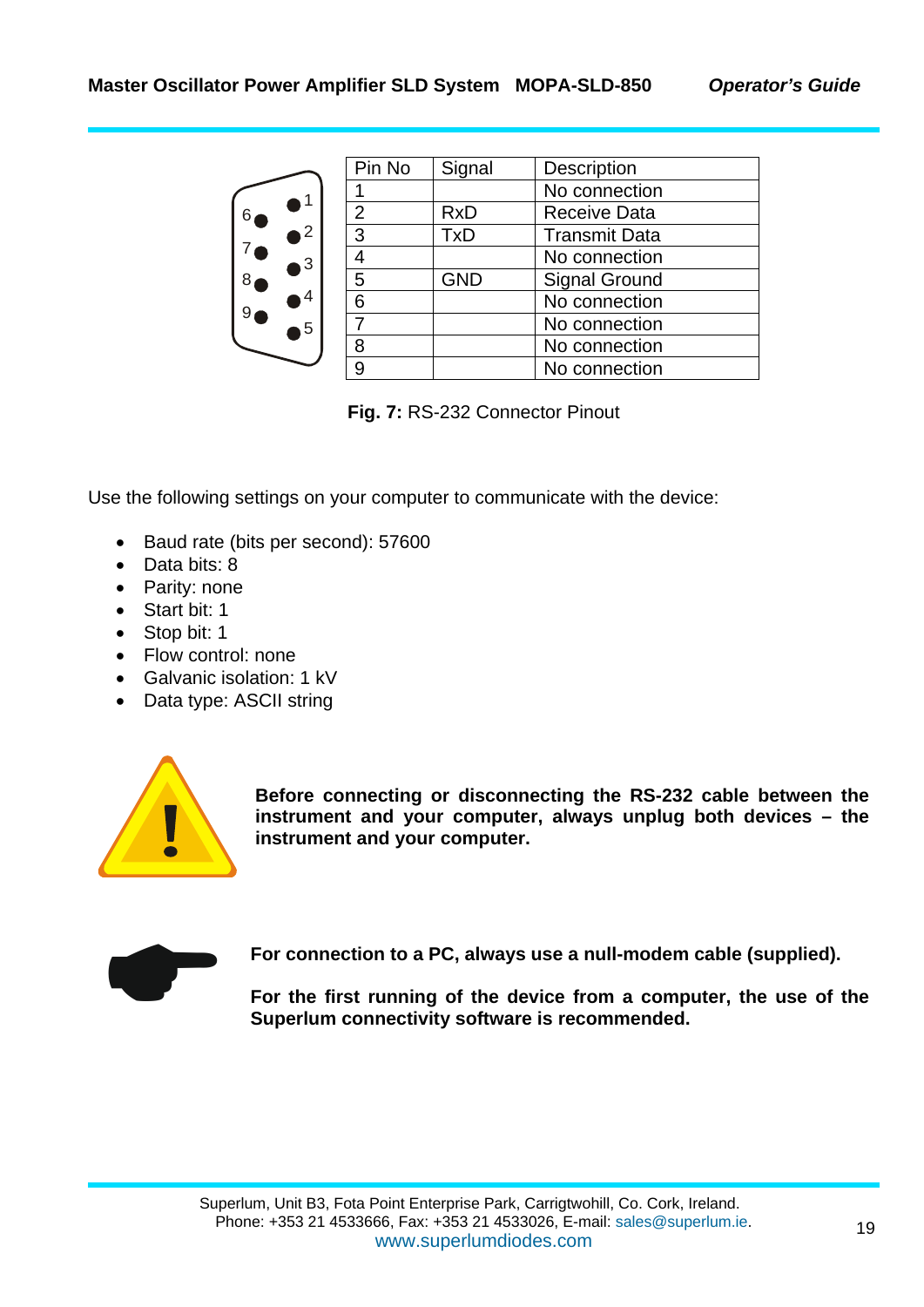### **10.2. Data Communication Protocol**

The instrument responds to commands or queries only if they are placed in the correct order and use the correct mnemonic. The following Data Communication Protocol describes the structure of a command and a query. The response structure of the device is also given below.

#### **Command/Query Structure**

[command][data][CR][LF] where, [command] – command code (always begins with "S") [data] – data (if required) [CR][LF] – line termination sequence ([CR] – ASCII13, [LF] – ASCII10)

#### **Response Structure**

[command][data][CR][LF] where, [command] – response code (always begins with "A") [data] – data [CR][LF] – line termination sequence ([CR] – ASCII13, [LF] – ASCII10)



**The square brackets are used as a punctuation mark to mark off elements in a command or query. In Windows OS, the line termination sequence is equal to pressing the Enter button.** 

### **10.3. Remote Command Set**

#### **10.3.1. Identification Query**

**Syntax:** [S0]

**Remarks:** the device responds an identification string containing numeric information about the instrument.

**Response:** [A][0][data#1][data#2][data#3][data#4][CR][LF]

where,

[data#1] – 1-byte integer indicating the type of the instrument. The value ranges from 0 to 9.

[data#2] – 1-byte integer indicating the number of active channels for the instrument being used. The value ranges from 1 to 4.

[data#3] – 1-byte integer indicating the current number of the firmware version used in this instrument. The value ranges from 0 to 9.

[data#4] – 5-byte serial number of the instrument being used.

In case of error, the instrument sends the following response: [A][E][CR][LF]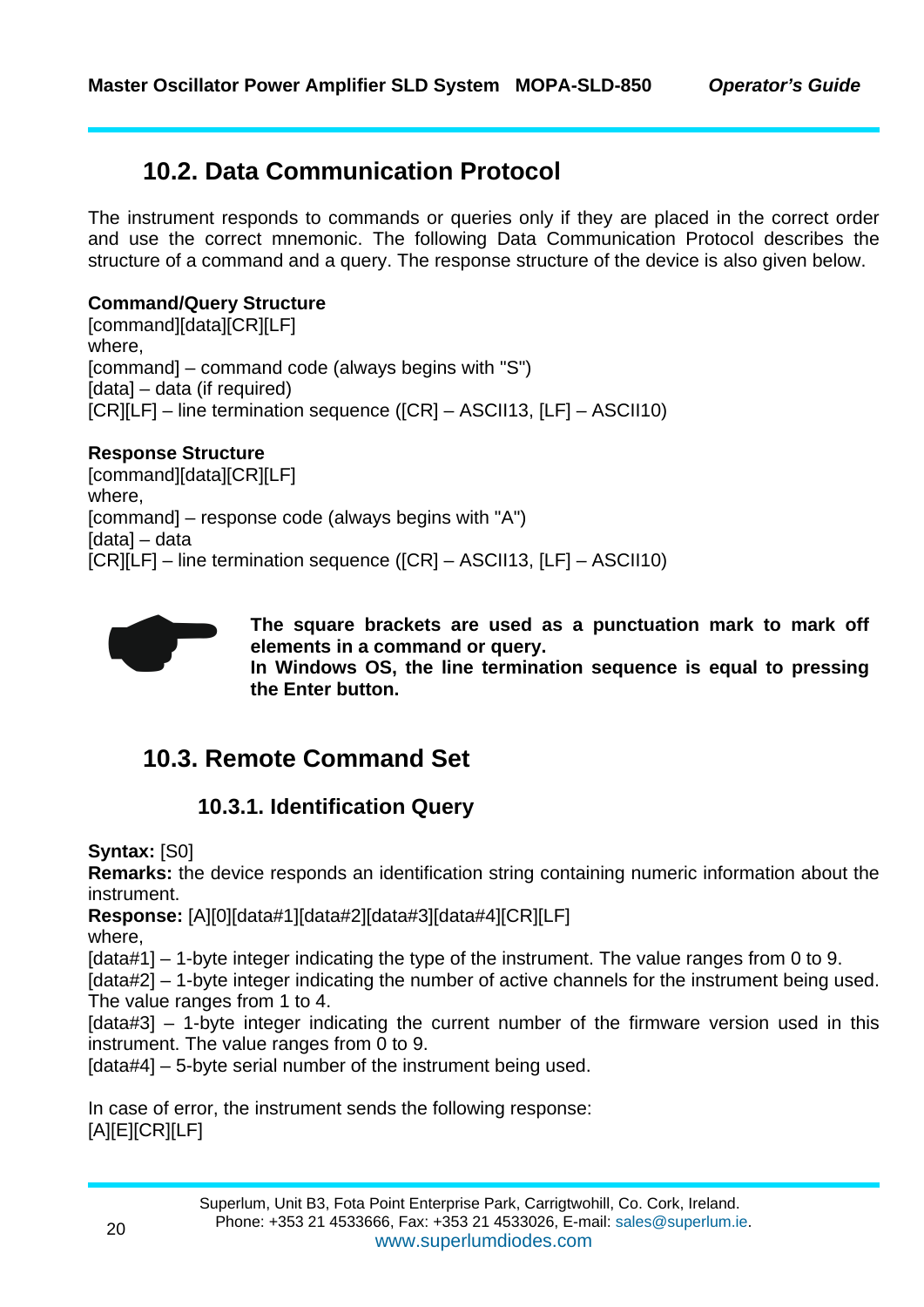**Example Query:** [S0][CR][LF] **Response:** [A][0][5][2][0][12345][CR][LF] Here, [A][0] – response code [5] – this type of the instrument is 5 [2] – this instrument is a two-channel device [0] – this version of the firmware is 0 [12345] – the serial number of the instrument is 12345 [CR][LF] – line termination sequence ([CR] – ASCII13, [LF] – ASCII10)



#### **10.3.2. Local/Remote Enable Command**

**Syntax:** [S1][data][CR][LF]

**Remarks:** this command activates or deactivates remote control.

The [data] is 1-byte integer indicating the mode to be activated. Two possible values for the [data] are tabulated below.

| <b>Data</b> | <b>Description</b>                                                  |
|-------------|---------------------------------------------------------------------|
|             | Returns the device to local operation.<br>Activates remote control. |
|             |                                                                     |



**Local operation is a factory-default setting that is activated each time at power up.** 

**The device ignores any command except the Remote Enable command when it is under front-panel control.**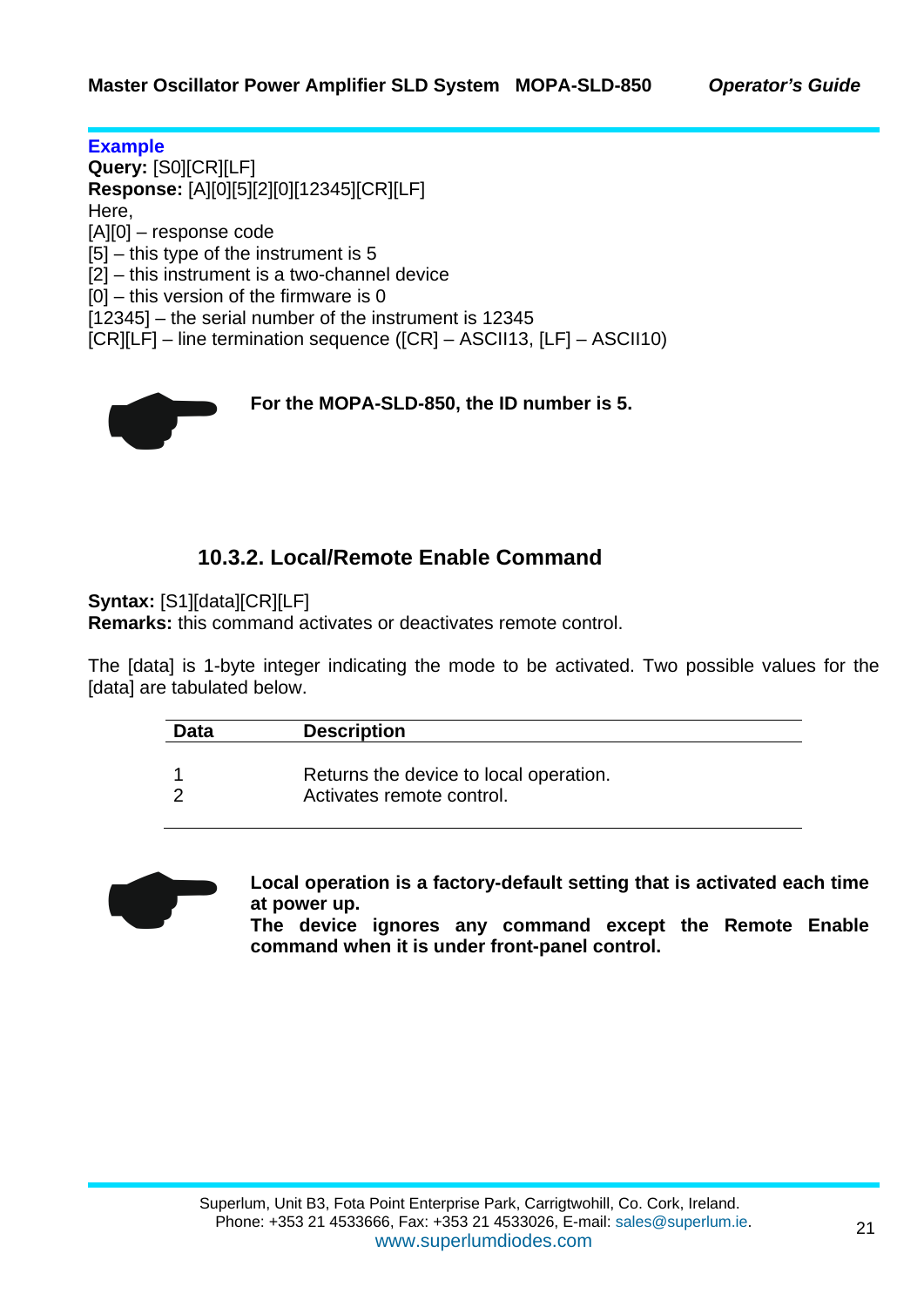#### **10.3.3. Local/Remote Check Query**

**Syntax:** [S1][0][CR][LF] **Remarks:** the device responds an integer indicating the current mode of operation. **Response:** [A][1][data][CR][LF]

Two possible values for the [data] are listed in the following table:

| Data | <b>Description</b>                                                                |
|------|-----------------------------------------------------------------------------------|
|      | The instrument is under local control.<br>The instrument is under remote control. |

In case of error, the instrument sends the following response: [A][E][CR][LF]

#### **Example**

**Command:** [S1][2][CR][LF] **Remarks:** after receiving this command, the instrument goes to remote operation. **Query:** [S1][0][CR][LF] **Response:** [A][1][2][CR][LF] Here, [A][1] – response code [2] – this number means that the instrument is under remote control [CR][LF] – line termination sequence ([CR] – ASCII13, [LF] – ASCII10)

#### **10.3.4. Optical Output Enable Command**

**Syntax:** [S2][data][CR][LF]

**Remarks:** this command activates or deactivates the optical output of the device.

| Data | <b>Description</b>                                                                      |
|------|-----------------------------------------------------------------------------------------|
|      | Toggles the optical output of the device between activation<br>and deactivation states. |

#### **10.3.5. SLD/SOA Driver Check Query**

**Syntax:** [S2][0][CR][LF]

**Remarks:** the device responds numerical code containing information on the current state of the SLD current and temperature controllers. **Response:** [A][2][data#1][data#2][CR][LF]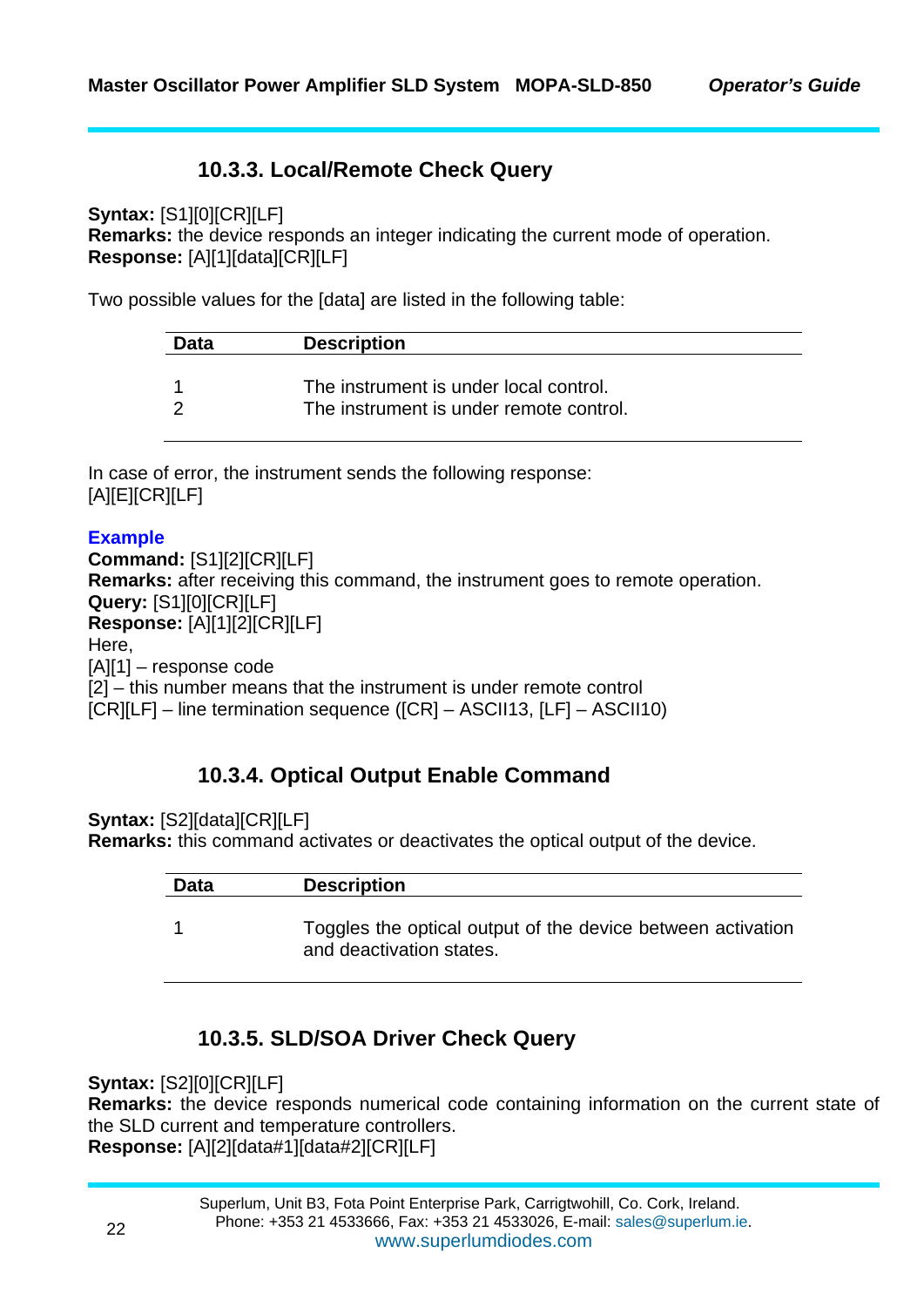where,

[data#1] – This decimal number ranges from 000 to 255. It describes the current state of the current and temperature controller for the master SLD.

[data#2] - This decimal number ranges from 000 to 255. It describes the current state of the current and temperature controller for the SOA.

| <b>Signal</b>    | <b>Bit</b> | Description of the states of the logical signals                                                                   |
|------------------|------------|--------------------------------------------------------------------------------------------------------------------|
|                  |            |                                                                                                                    |
| TEC_GOOD         | 0          | Level 1: the current temperature of SLD is within the required<br>T-window.                                        |
|                  |            | Level 0: the current temperature of SLD is beyond the required<br>T-window (faulty operation)                      |
| SLD_GOOD         | 1          | Level 1: SLD module is enabled.                                                                                    |
|                  |            | Level 0: SLD module is disabled or faulty.                                                                         |
| <b>LIMIT</b>     | 2          | Level 1: the limit current of SLD module has been reached.                                                         |
| SLD ERROR 3      |            | Level 1: SLD module is faulty.                                                                                     |
|                  |            | Level 0: SLD is operational.                                                                                       |
| <b>MASTER</b>    | 5          | Level 1: the MASTER KEY control is in position ON.                                                                 |
| <b>KEY</b>       |            | Level 0: the MASTER KEY control is in position OFF.                                                                |
| <b>INTERLOCK</b> | 6          | Level 1: the Remote Interlock connection is open-circuited.<br>Level 0: the Remote Interlock connection is closed. |
| <b>SLD WAIT</b>  | 7          | Level 1: always active during 3-sec delay at the output enable.                                                    |

In case of error, the instrument responds either of the following:

| <b>Response</b> | <b>Error Description</b>                                                                                                                            |
|-----------------|-----------------------------------------------------------------------------------------------------------------------------------------------------|
|                 | [A][E][CR][LF] Common error.<br>[A][L][CR][LF] This means that the required command cannot be<br>executed as the instrument is under local control. |

#### **10.3.6. Operating Parameters Check Query**

**Syntax:** [S3][data#1][data#2][CR][LF]

Where,

 $[data#1]$  – 1-byte integer indicating a channel number  $([1]$  – for the master SLD,  $[2]$  – for the SOA).

[data#2] – 1-byte integer indicating parameter number [1-6] (see the table below).

**Remarks:** the device responds numerical code containing information on the queried operating parameter.

**Response:** [A][3][data#1][data#2][data#3…data#6][data#7][CR][LF]

where,

[data#1] – 1-byte integer indicating a channel number ([1] – for the master SLD, [2] – for SOA).

[data#2] – 1-byte integer indicating parameter number [1-6] (see the table below).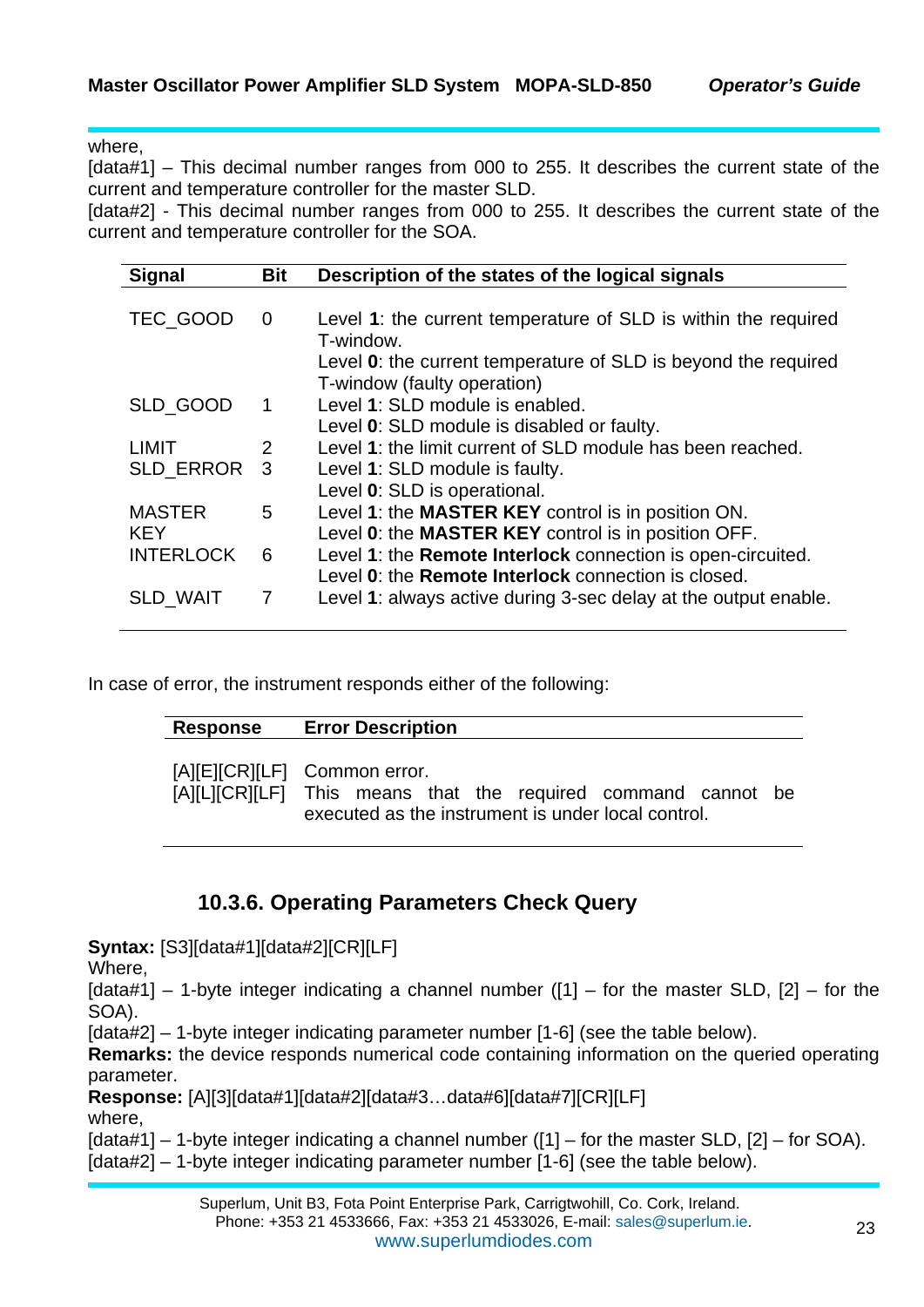[data#3...data#6] – 3-byte variable containing information about the current state of the SLD driver.

[data#7] – 5-byte variable containing information about the real value of the queried parameter.

| <b>Data</b> | <b>Parameter</b> | <b>Description</b>                              |
|-------------|------------------|-------------------------------------------------|
| [1]         | PD.              | Setting value of photodiode current.            |
| [2]         | I SLD REAL       | Real value of SLD driving current.              |
| $[3]$       | LIMIT            | Maximum allowable value of SLD driving current. |
| [4]         | T SET            | Setting value of SLD operating temperature.     |
| [5]         | I_SLD_SET        | Setting value of SLD driving current.           |
| [6]         | T_REAL           | Real value of SLD operating temperature.        |

In case of error, the instrument responds one of the following:

| Response | <b>Error Description</b>                                                                                            |
|----------|---------------------------------------------------------------------------------------------------------------------|
|          | [A][E][CR][LF] Common error.                                                                                        |
|          | [A][L][CR][LF] This means that the required command cannot be<br>executed as the instrument is under local control. |
|          | [A][W][CR][LF] This means that the required command cannot be<br>executed because SLD is being activated.           |

Values of the operating parameters can be measured with the following resolution:

- Setting and real value of SLD operating temperature  $-1$   $\Omega$  of the internal thermistor  $(R_t = 10 \text{ k}\Omega \text{ } @ +25 \text{ }^{\circ}\text{C}).$
- Setting value of photodiode current  $-1 \mu A$ .
- Setting and real value of SLD driving current 0.1 mA.
- Maximum allowable value of SLD driving current 0.1 mA.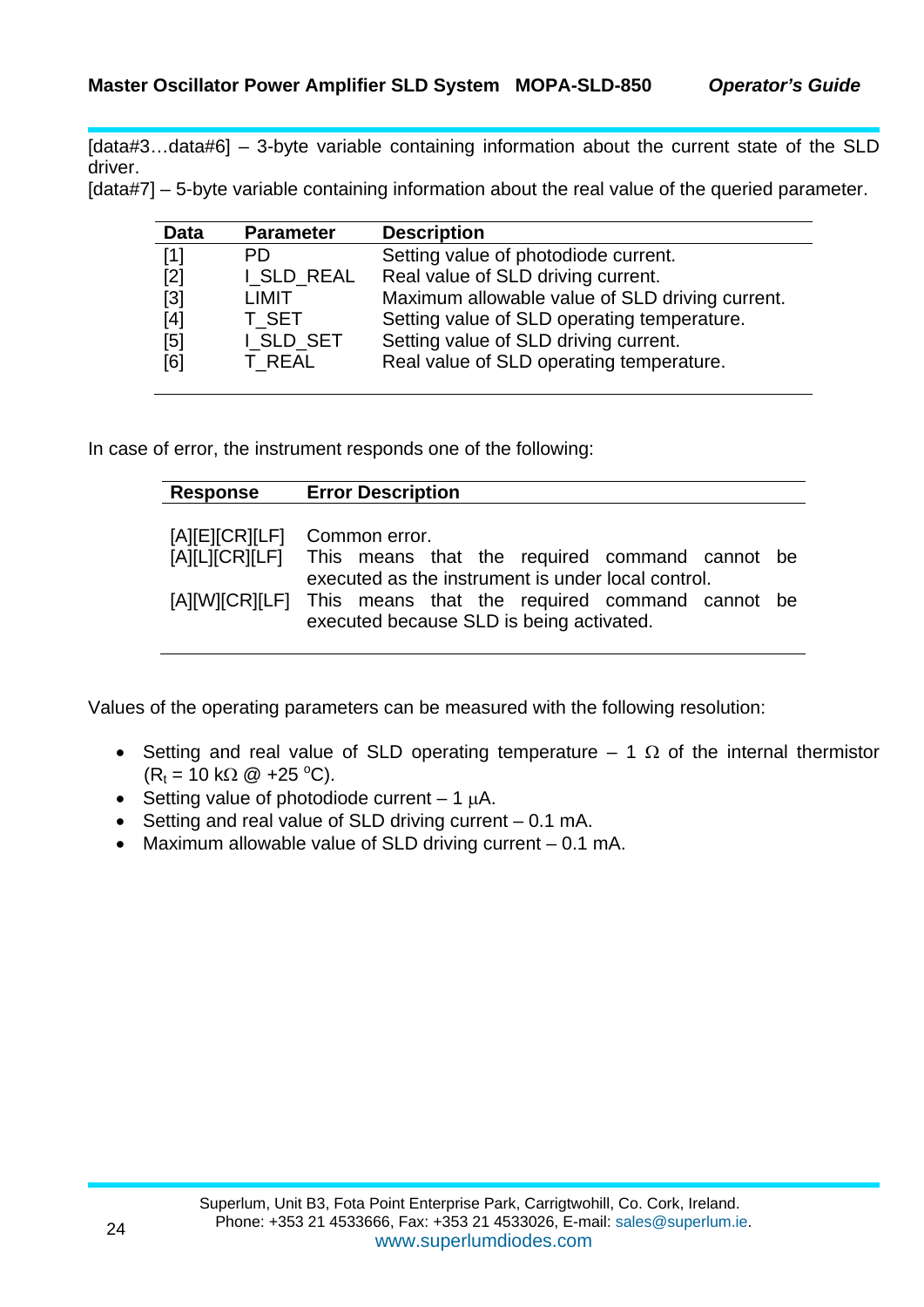### **11. Troubleshooting Information**

The following table gives an overview over the most possible problems and on what to do to solve them.

| Problem 1:              | After turning the device on, the <b>POWER</b> button remains blank and the<br>device does not work.                                                                                                                                                                                                                                                                                                                                                                                                    |
|-------------------------|--------------------------------------------------------------------------------------------------------------------------------------------------------------------------------------------------------------------------------------------------------------------------------------------------------------------------------------------------------------------------------------------------------------------------------------------------------------------------------------------------------|
| <b>Possible Reason:</b> | 1. The AC power cord is disconnected.<br>2. The line fuse is blown.                                                                                                                                                                                                                                                                                                                                                                                                                                    |
| Remedy:                 | 1. Check the power cord connection.<br>2. Disconnect the AC power and replace the fuse with a new one of the<br>same rating.                                                                                                                                                                                                                                                                                                                                                                           |
| Problem 2:              | After turning the <b>MASTER KEY</b> to position <b>I</b> , the instrument activates the<br>alarm and the REMOTE INTERLOCK LED turns red.                                                                                                                                                                                                                                                                                                                                                               |
| <b>Possible Reason:</b> | 1. The device has not been connected to your laser safety system or the<br>cable responsible for this connection is faulty.<br>2. Your local laser safety system has been trigged that cause the device<br>to alarm.                                                                                                                                                                                                                                                                                   |
| <b>Remedy:</b>          | 1. Turn the MASTER KEY to position O and verify that the remote<br>interlock connection is made properly and no disconnections persist.<br>Then try to run the device again.<br>2. Turn the MASTER KEY to position O and reset your laser safety<br>system. Then start the device again.<br>3. If you use the device independently of your laser safety system, check<br>that the appropriate short-circuited connector has been installed into the<br>rear-panel jack and the connection is not lost. |
| Problem 3:              | The Service indicator blinks or lights steadily.                                                                                                                                                                                                                                                                                                                                                                                                                                                       |
| <b>Possible Reason:</b> | The SLD driving current has reached the maximum allowable level. The<br>reason is SLD performance degradation.                                                                                                                                                                                                                                                                                                                                                                                         |
| <b>Remedy:</b>          | The device needs servicing. Please notify Superlum about this problem<br>and send the instrument for repair.                                                                                                                                                                                                                                                                                                                                                                                           |
|                         |                                                                                                                                                                                                                                                                                                                                                                                                                                                                                                        |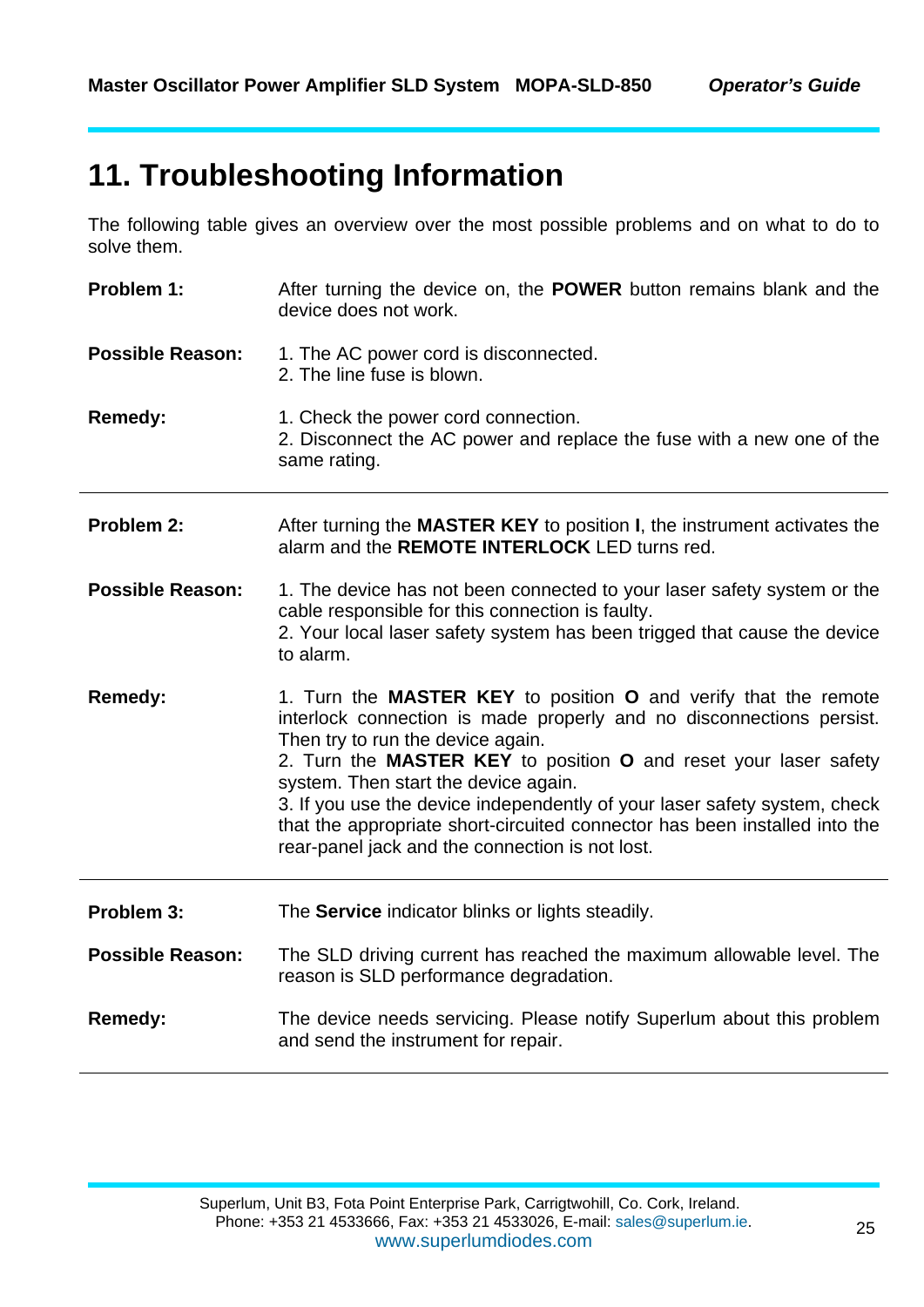| Problem 4:              | After activation of the optical power, the LED of the <b>Emission</b> button<br>momentary switches to red and the optical output is disabled.                                       |
|-------------------------|-------------------------------------------------------------------------------------------------------------------------------------------------------------------------------------|
| <b>Possible Reason:</b> | The SLD driving electronics operates improperly.                                                                                                                                    |
| Remedy:                 | The device needs servicing. Please notify Superlum about this problem<br>and send the instrument for repair.                                                                        |
| Problem 5:              | The current value of optical power is lower than the specified one, but<br>the <b>Service</b> indicators do not illuminate.                                                         |
| <b>Possible Reason:</b> | Fiber tips of the optical patch cable are dirty.                                                                                                                                    |
| Remedy:                 | Disconnect the patch cable and clean the end-faces of the connectors.<br>Then re-attach the cable and measure the output power again. If the<br>problem persists, consult Superlum. |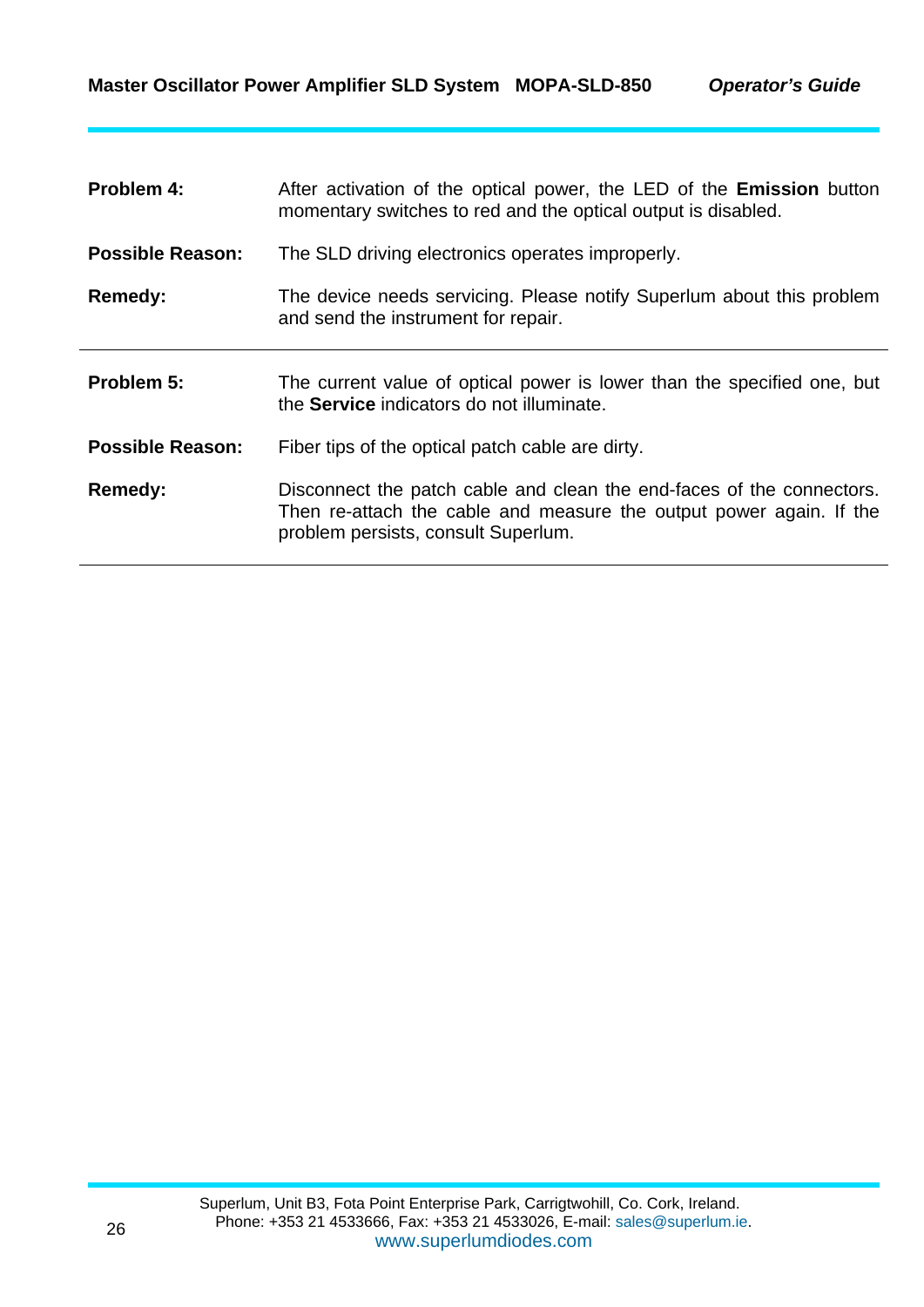### **12. Preparing the Instrument for Shipment**

If the instrument is to be sent to Superlum for repair or calibration, prepare the device using the instructions below.

**1**. Write a description of the failure that should include the following information:

- Type of service required: repair or calibration.
- Date of the failure.
- Description of the problem: the mode of operation, how often it happens, whether problem is constant or intermittent, device settings to reproduce the problem, any photo or screenshot of the problem.
- Company name and return address.
- Name and phone number of a technical contact person.
- Model number and serial number of the returned instrument.
- List of accessories returned with the instrument.

**2**. Attach a protective cap on the optical output of the device. Use the original one or an equal replacement.

**3**. Pack the instrument in the original shipping container or use an adequate replacement, if the original container is not available.

**4**. Retain copies of all shipping papers.



**To prevent the optical output of the device from dust and dirty, we strongly recommend that you reattach the protective cap to the device's optical output as well as other protective caps to the optical patch cable to be sent with the instrument.** 

### **13. Customer Service & Contact**

Superlum, Unit B3, Fota Point Enterprise Park, Carrigtwohill, Co. Cork, Ireland.

**Phone**: +353 21 4533666 **Fax**: +353 21 4533026 **E-mail**: support@superlum.ie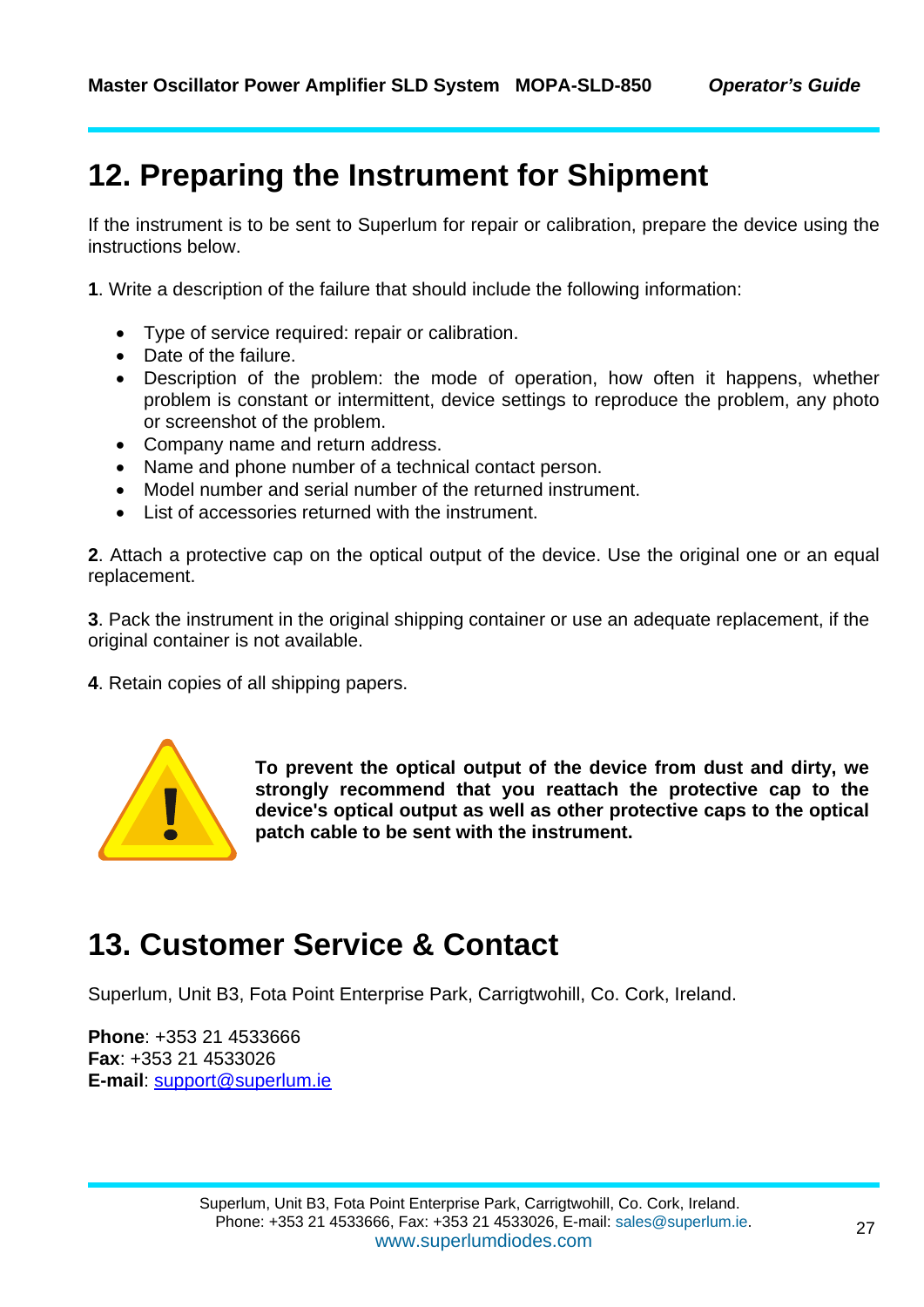### **14. Technical Data**

| <b>Optical Specifications</b>          |                                      |  |
|----------------------------------------|--------------------------------------|--|
| <b>Center Wavelength</b>               | $850 \pm 2$ nm                       |  |
| <b>Optical Bandwidth (FWHM)</b>        | 10-20 nm                             |  |
| <b>Spectral Ripple</b>                 | $< 2\%$                              |  |
| <b>Output Power</b>                    | 50 mW (45 mW min.)                   |  |
| Maximum Allowed Feedback <sup>2</sup>  | -10 dB (corresponds to 10%-feedback) |  |
| Ouput Power Stability <sup>3</sup>     | $< 0.5\%$                            |  |
| <b>Polarization Extinction Ratio</b>   | > 18 dB (20 dB typ.)                 |  |
| <b>Optical Fiber Type</b>              | Corning PANDA PM 850                 |  |
| <b>Polarization Orientation in the</b> | Slow axis,                           |  |
| <b>Output Fiber</b>                    | Aligned with the connector key       |  |
| <b>Output Optical Connector</b>        | FC/APC type with narrow key (2.0 mm) |  |

| <b>Electrical Specifications</b>        |                                                                                          |  |
|-----------------------------------------|------------------------------------------------------------------------------------------|--|
| <b>Operating Mode,</b><br>for SLD / SOA | <b>Constant Power</b>                                                                    |  |
| <b>Enable Control</b>                   | 1) Manual: from the front panel<br>2) Electronical via: a) TTL pulses, b) RS-232<br>port |  |
| <b>Modulation Input<sup>4</sup></b>     | TTL, $0 - 5$ V => Full Power $- 0$ , R <sub>IN</sub> =1 kOhm                             |  |
| <b>Rise Time / Fall Time</b>            | $2 \mu s / 0.5 \mu s$                                                                    |  |
| <b>Modulation Input Connector</b>       | SMA-female (Referenced to Chassis)                                                       |  |
| I/O Interface <sup>5</sup>              | <b>RS-232</b>                                                                            |  |

| <b>General Specifications</b>      |                         |  |  |
|------------------------------------|-------------------------|--|--|
| <b>Power Requirements</b>          | 110 VAC, 50-60 Hz       |  |  |
| <b>Power Consumption</b>           | 20 VA Max               |  |  |
| <b>Warm-up Time</b>                | $10 \text{ min}$        |  |  |
| <b>Operating Temperature Range</b> | +15 °C to + 30 °C       |  |  |
| <b>Storage Temperature Range</b>   | 0 °C to +40 $\degree$ C |  |  |
| <b>Continuous Operation</b>        | 16 hrs/day              |  |  |
| Outline Dimensions (W x H x D)     | 257 x 170 x 325 mm      |  |  |
| <b>Approximate Weight</b>          | 7 kg                    |  |  |
| <b>Warranty</b>                    | 12 months               |  |  |

#### **NOTES:**

1 ALL SPECIFICATIONS ARE QUOTED AFTER 1HR WARM-UP AND CALIBRATION AT 25 °C.

THIS FEEDBACK APPLIED CAN CAUSE TEMPORAL DECREASE OF SOA PERFORMANCE WITH NO RISK FOR THE SOA TO BE FATALY DAMAGED.<br><sup>3</sup> DUBING 2 HOUBS

DURING 3 HOURS.

4 DEPENDING ON THE SOA INSTALLED, IN THE "OFF" POSITION THE OUTPUT POWER MAY RISE UP TO 0.1 mW.<br>5 MALE CONNECTOR WITH DTE PIN FUNCTIONS.